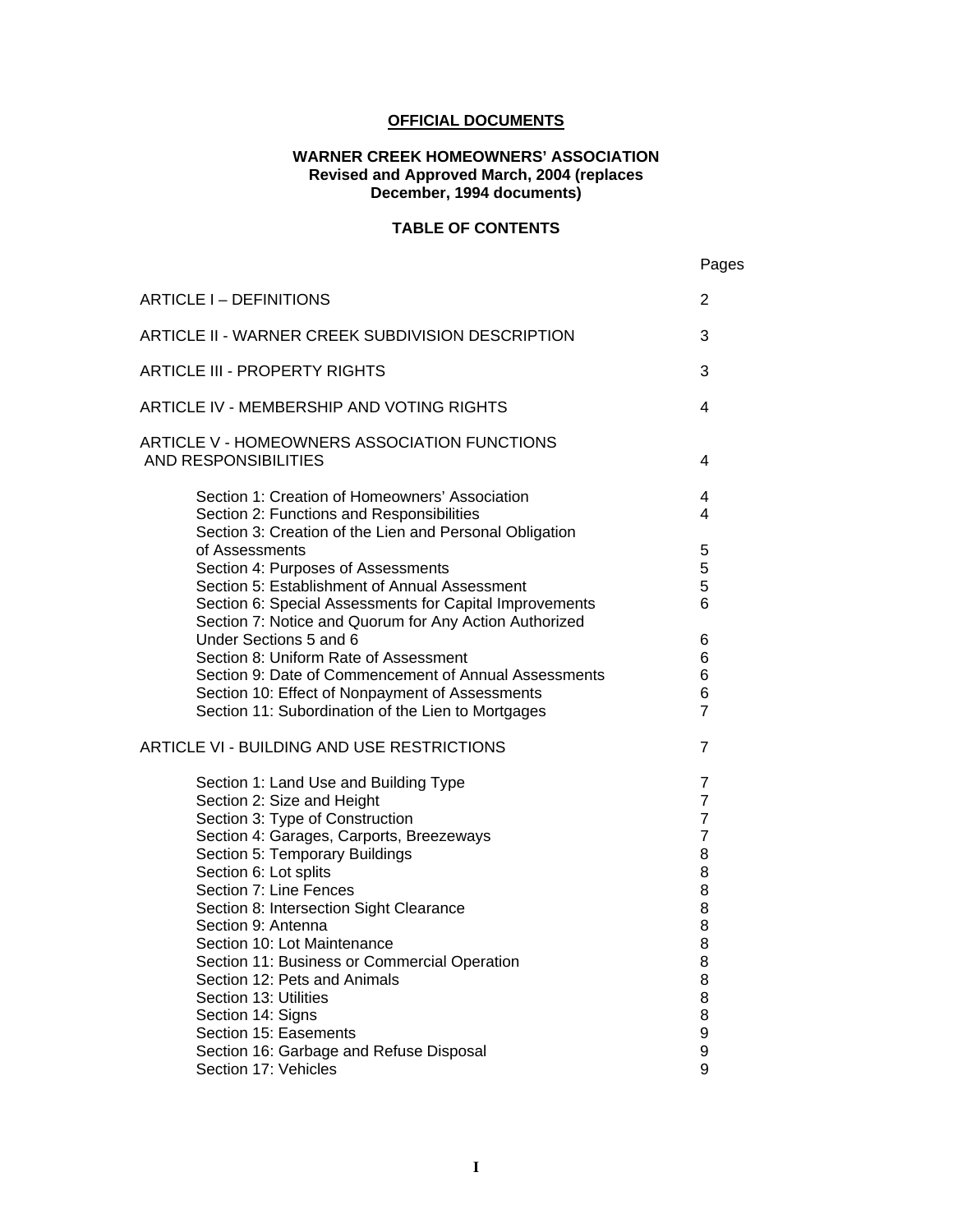| ARTICLE VII - ARCHITECTURAL BOARD OF REVIEW                                                                                                | 10                   |
|--------------------------------------------------------------------------------------------------------------------------------------------|----------------------|
| Section 1: Appointments<br>Section 2: Requirements for Approval<br>Section 3: Fees                                                         | 10<br>10<br>10       |
| <b>ARTICLE VII - GENERAL PROVISIONS</b><br>Section 1: Enforcement<br>Section 2: Severability<br>Section 3: Notices<br>Section 4: Amendment | 10<br>11<br>11<br>11 |
| AMENDMENT TO DECLARATION OF COVENANTS, CONDITIONS<br>AND RESTRICTIONS FOR WARNER CREEK PROPERTIES                                          | 12 <sup>2</sup>      |
| <b>ARTICLE IX - DRAIN MAINTENANCE</b>                                                                                                      | 12 <sup>2</sup>      |
| EXTENSION OF DECLARATION OF COVENANTS, CONDITIONS<br>AND RESTRICTIONS FOR WARNER CREEK PROPERTIES<br>Warner Creek Subdivision No. 2        | 14                   |
| EXTENSION OF DECLARATION OF COVENANTS, CONDITIONS<br>AND RESTRICTIONS FOR WARNER CREEK PROPERTIES<br>Warner Creek Subdivision No. 3        | 15                   |
| EXTENSION OF DECLARATION OF COVENANTS, CONDITIONS<br>AND RESTRICTIONS FOR WARNER CREEK PROPERTIES<br>Warner Creek Subdivision No. 4        | 16                   |
| EXTENSION OF DECLARATION OF COVENANTS, CONDITIONS<br>AND RESTRICTIONS FOR WARNER CREEK PROPERTIES<br>Warner Creek Subdivision No. 5        | 17                   |
| <b>WARNER CREEK HOME OWNERS' ASSOCIATION BY-LAWS</b>                                                                                       | 18                   |
| ARTICLE I - ADOPTION OF DECLARATION OF COVENANTS,<br>CONDITIONS AND RESTRICTIONS FOR WARNER CREEK PROPERTIES                               | 18                   |
| <b>ARTICLE II - OFFICE</b>                                                                                                                 | 18                   |
| ARTICLE III - MEMBERS AND VOTING RIGHTS                                                                                                    | 18                   |
| <b>ARTICLE IV - MEETING</b>                                                                                                                | 19                   |
| ARTICLE V - FINANCIAL RECORDS                                                                                                              | 20                   |
| ARTICLE VI - BOARD OF DIRECTORS                                                                                                            | 20                   |
| <b>ARTICLE VII - OFFICERS</b>                                                                                                              | 23                   |
| <b>ARTICLE VIII - REGULATIONS</b>                                                                                                          | 24                   |
| ARTICLE IX - ASSESSMENTS                                                                                                                   | 24                   |
| <b>ARTICLE X – NOTICES</b>                                                                                                                 | 24                   |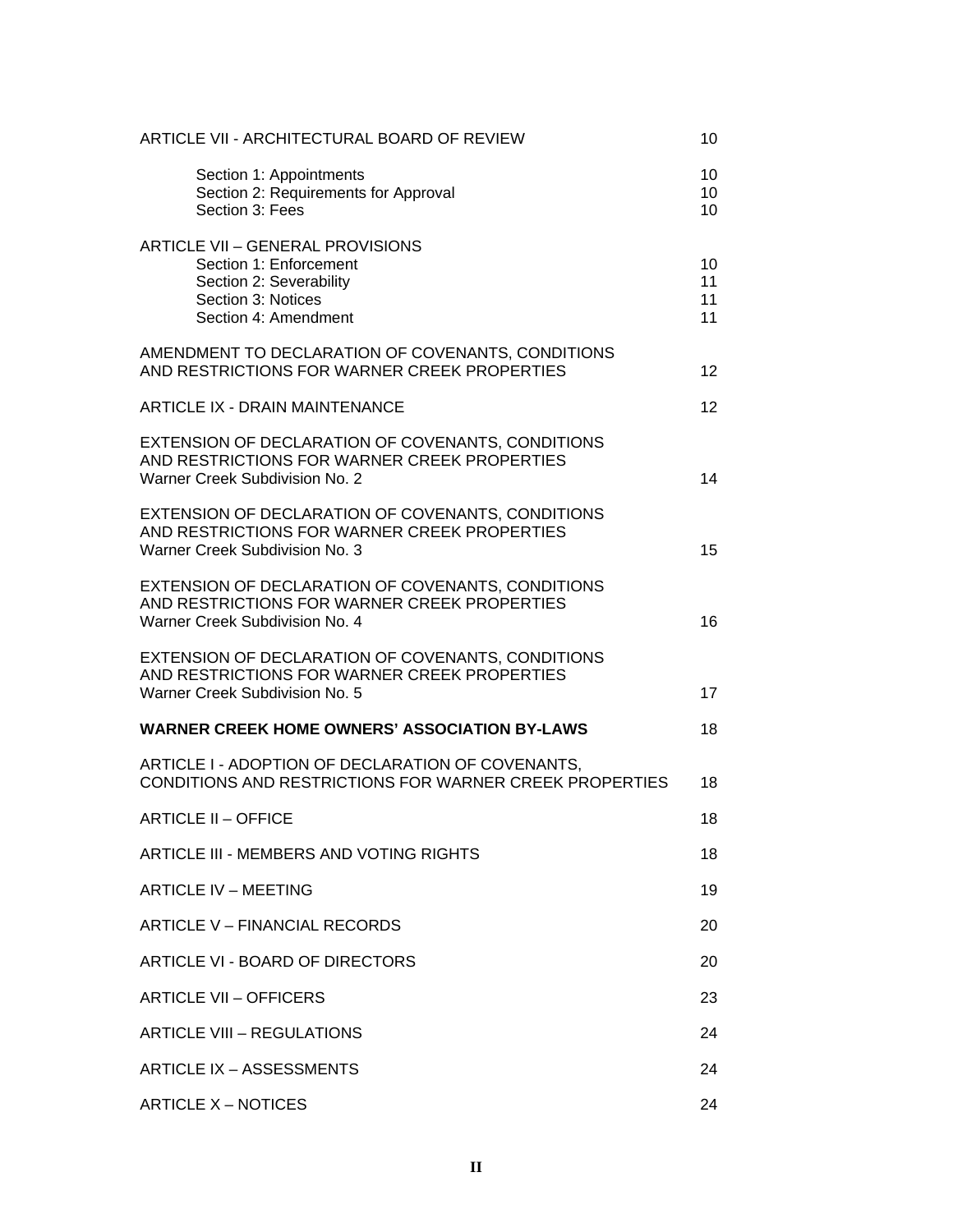| ARTICLE XI - AMENDMENTS                                                                        | 25 |
|------------------------------------------------------------------------------------------------|----|
| ARTICLE XII - COMPLIANCE                                                                       | 25 |
| ARTICLE XIII – FINANCES                                                                        | 25 |
| <b>ARTICLE XIV - DEFINITIONS</b>                                                               | 26 |
| ARTICLE XV - IMDENIFICATION OF DIRECTORS, OFFICERS,<br>COMMITTEE MEMBERS, EMPLOYEES AND AGENTS | 26 |
| NON-PROFIT ARTICLES OF INCORPORATION                                                           | 27 |
| ARCHITECTURAL BOARD OF REVIEW - POLICIES, PROCEDURES,<br>AND GUIDELINES                        | 31 |

#### **ATTACHMENTS**

ATTACHMENT 1 – PAGE 3, ARTICLE II SURVEYOR'S CERTIFICATE – WARNER CREEK SUBDIVISION

ATTACHMENT 2 – PAGE 12, DRAIN MAINTENANCE "Exhibit A"

ATTACHMENT 3 – PAGE 14 SURVEYOR'S CERTIFICATE – WARNER CREEK SUBDIVISION 2

ATTACHMENT 4 – PAGE 15 SURVEYOR'S CERTIFICATE – WARNER CREEK SUBDIVISION 3

ATTACHMENT 5 – PAGE 16 SURVEYOR'S CERTIFICATE – WARNER CREEK SUBDIVISION 4

ATTACHMENT 6 – PAGE 17 SURVEYOR'S CERTIFICATE – WARNER CREEK SUBDIVISION 5

ATTACHMENT 7 – PAGES 27-29 ARTICLES OF INCORPORATION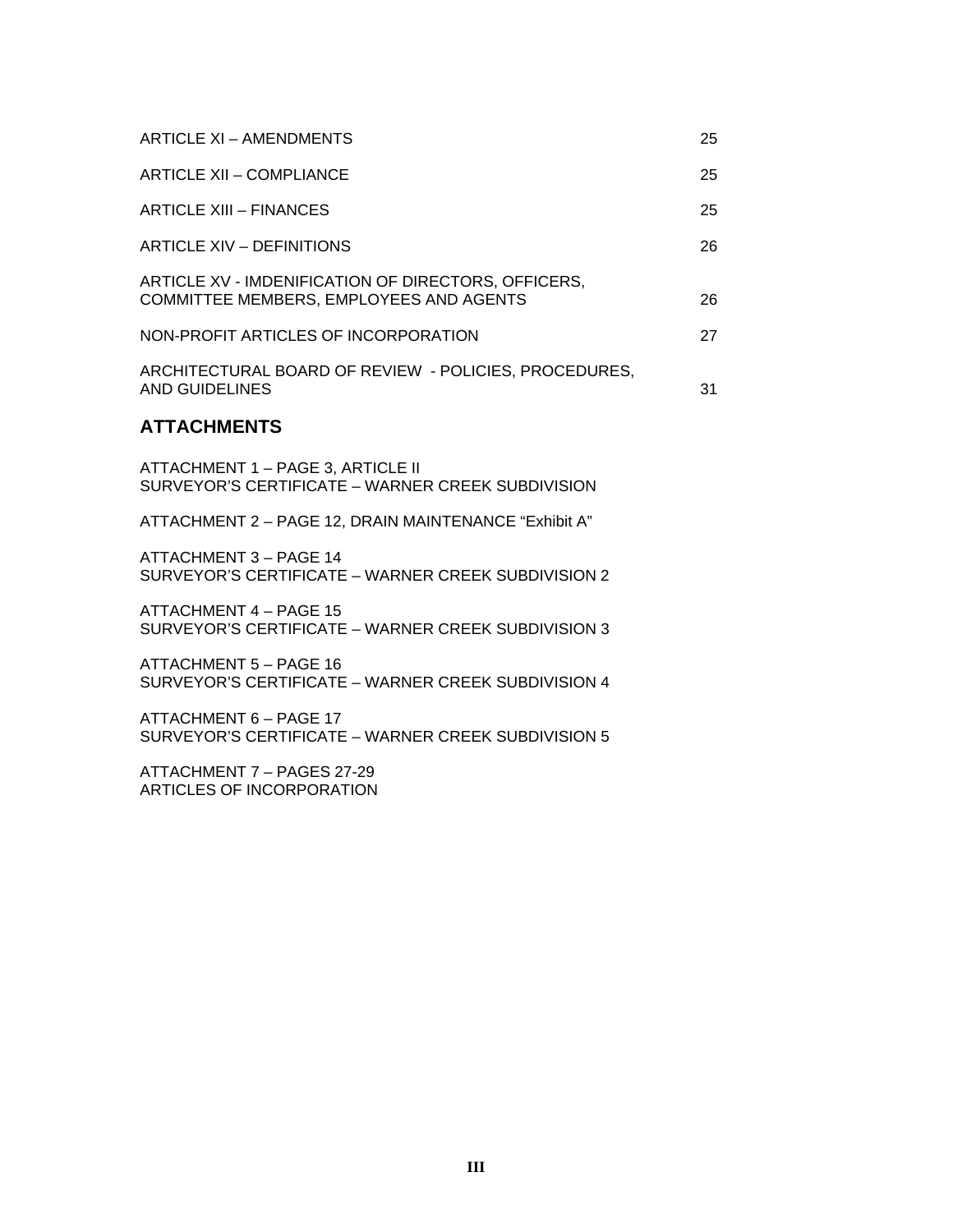# **OFFICIAL DOCUMENTS**

#### **WARNER CREEK HOMEOWNERS' ASSOCIATION Revised and Approved March, 2004**

| Declaration of Covenants, Conditions and Restrictions                          | Recorded<br>Sep 11, 1979 |  |
|--------------------------------------------------------------------------------|--------------------------|--|
| Drain Maintenance Amendment                                                    | Feb 1, 1980              |  |
| Extension of CCR's to Phase 2                                                  | Nov 10, 1987             |  |
| Extension of CCR's to Phase 3                                                  | Oct 13, 1988             |  |
| <b>Building and Use Restrictions Amendment</b>                                 | Sep 27, 1989             |  |
| Extension of CCR's to Phase 4                                                  | Dec 6, 1989              |  |
| Extension of CCR's to Phase 5                                                  | Aug 8, 1990              |  |
|                                                                                | Adopted                  |  |
| <b>Association By-Laws</b>                                                     | Jan 25, 1980             |  |
| Addition of Article XV to By-Laws                                              | Jan 30, 1993             |  |
| Articles of Incorporation                                                      | Jan 21, 1979             |  |
| Addition of Article X to Articles of Incorporation                             | Mar 1, 1993              |  |
| Architectural Board of Review Policies, Procedures, and Guidelines Dec 3, 1987 |                          |  |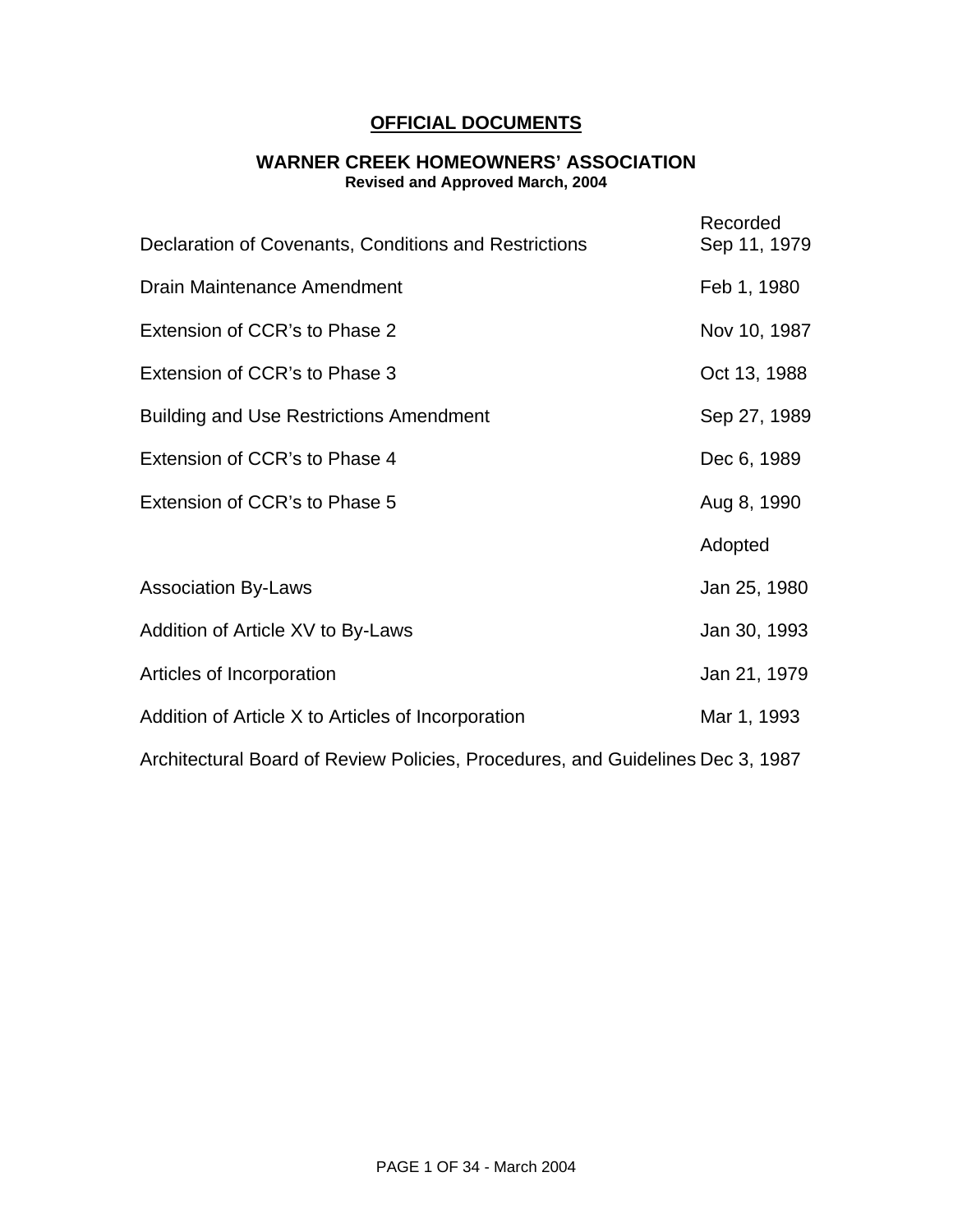### **DECLARATION OF COVENANTS, CONDITIONS AND RESTRICTIONS FOR WARNER CREEK PROPERTIES**

WHEREAS, the Developer is the owner of real property described in Article II of this Declaration together with other contiguous properties and desires to create thereon a residential community with permanent open spaces and other common facilities for the benefit of said community; and,

WHEREAS, the Developer wishes to provide for the preservation of the value and amenities in said community and for the maintenance of open spaces and other common facilities, and to this and desires to subject the real property described in Article II, together with such additions as may hereafter be made thereto, (as provided in Article II), to the covenants, restrictions, easements, charges and liens hereinafter set forth, each and all of which is and are for the benefit of the property and each owner thereof; and,

WHEREAS, the Developer has deemed it desirable, for the efficient preservation of the values and amenities in the community, to create an agency to which should be delegated and assigned the powers of maintaining and administering the community properties and facilities, and administering and enforcing the covenants and restrictions and collecting and disbursing the assessments and charges hereinafter created;

NOW, THEREFORE, the Developer declares that the real property described in Article II, and such additions thereto as may hereafter be made pursuant to Article II, is and shall be held, transferred, sold, conveyed and occupied subject to the covenants, restrictions, easements, charges and liens (sometimes referred to as "covenants and restrictions"), hereinafter set forth.

### **ARTICLE I DEFINITIONS**

Section 1: "Association" shall mean and refer to the Warner Creek Home Owners' Association, its successors and assigns.

Section 2: "Owner" shall mean and refer to the record owner, whether one or more persons or entities, of a fee simple title to any lot which is a part of the properties, including contract purchasers, but excluding those having such interest merely as security for the performance of an obligation.

Section 3: "Properties" shall mean and refer to all existing real property hereinafter described and such additions as may hereafter be brought within the jurisdiction of the Association.

Section 4: "Common areas" shall mean any real property owned by the Association for the common use and enjoyment of the owners.

Section 5: "Lot" shall mean and refer to any lot or portion of Lots or plot of land shown on any recorded subdivision map of the properties with the exception of any common area.

Section 6: "Developer" shall mean and refer to 401 Service Corporation, its successors and assigns.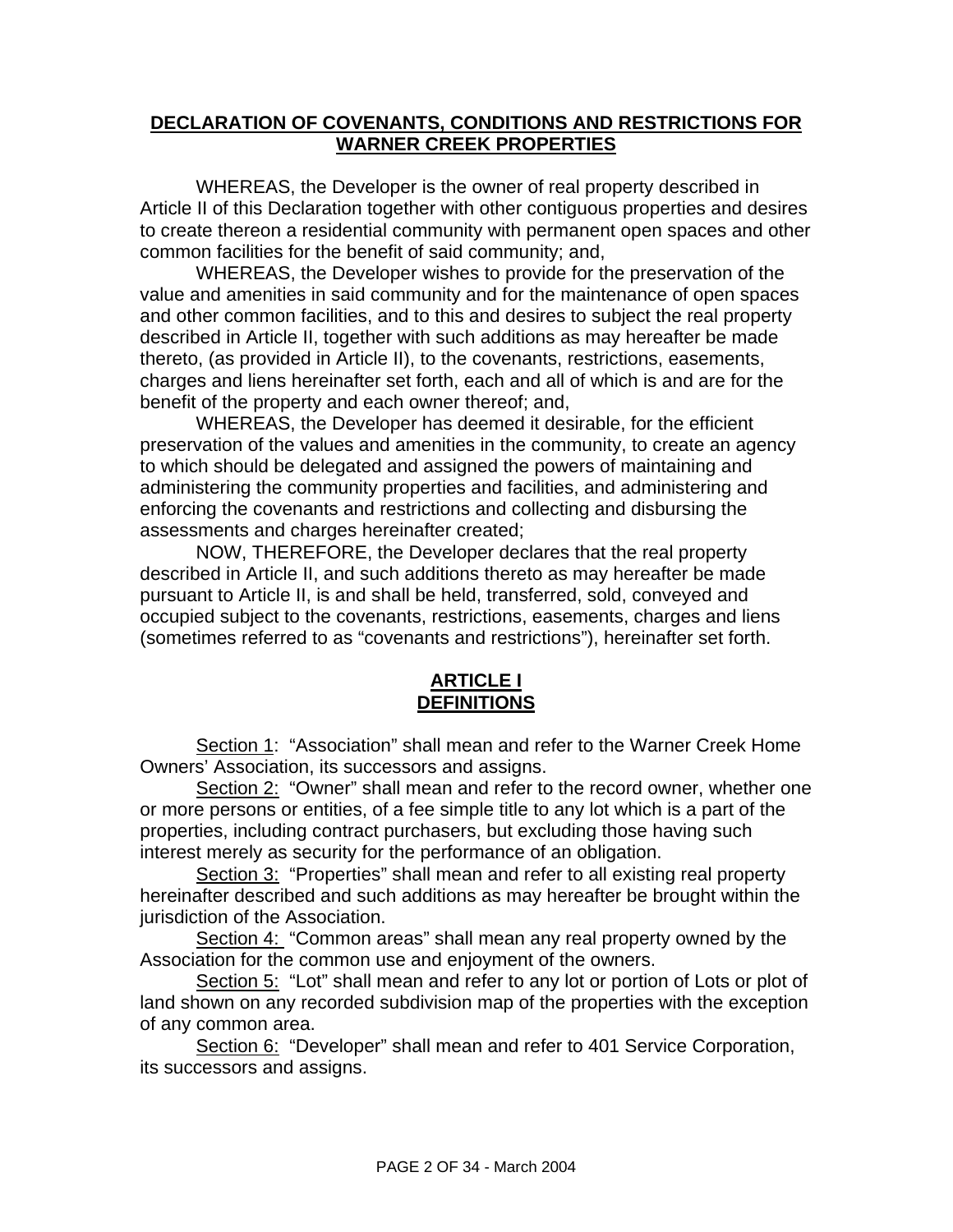### **ARTICLE II PROPERTY SUBJECT TO THIS DECLARATION ADDITIONS THERETO**

Section 1: Existing Property. The real property which is, and shall be held, transferred, sold, conveyed, and occupied, subject to this declaration is located in Section 27, Pittsfield Township, Washtenaw County, Michigan. The legal description is on record with the Washtenaw County Register of Deed's Office.

Section 2: The Developer, its successors and assigns, shall have the right to bring additional lands located in Section 27, Pittsfield Township, Washtenaw County, Michigan, under the covenants and restrictions set forth in this Declaration and be made subject thereto to the same extent as if such addition were a part of the existing property with owners of lots therein subject to like assessments and entitled to like benefits in common properties as owners of lots in the existing property. Such additions may be made by filing with the Washtenaw County Register of Deed's Office, a declaration to that effect.

# **ARTICLE III**

# **PROPERTY RIGHTS**

Section 1: Owners' Easements of Enjoyment. Every owner shall have a right and easement of enjoyment in and to any common area which shall be appurtenant to and shall pass with the title to every lot, subject to the following provisions:

- (a) It is the right of the Association to charge reasonable fees for the use and maintenance of the common areas and any recreational facilities which may hereafter be situated thereon;
- (b) The right of the Association to suspend the voting rights and the right to use the common areas and any recreational facilities erected thereon of an owner, for any period during which any assessment against homeowner's lot remains unpaid; and for a period not to exceed 60 days for any infraction of its published rules and regulations;
- (c) The right of the Association to dedicate or transfer all or any part of the common area to any public agency, authority, or utility for such purposes and subject to such conditions as may be agreed to by the members. No such dedication or transfer shall be effective unless an instrument signed by ¾ of the owners agreeing to such dedication or transfer has been recorded.

Section 2: Delegation of Use: Any owner may delegate, in accordance with the By-laws, his/her right of enjoyment to the Common Area and facilities to the members of his/her family, his/her tenants or contract purchasers who reside on the common property.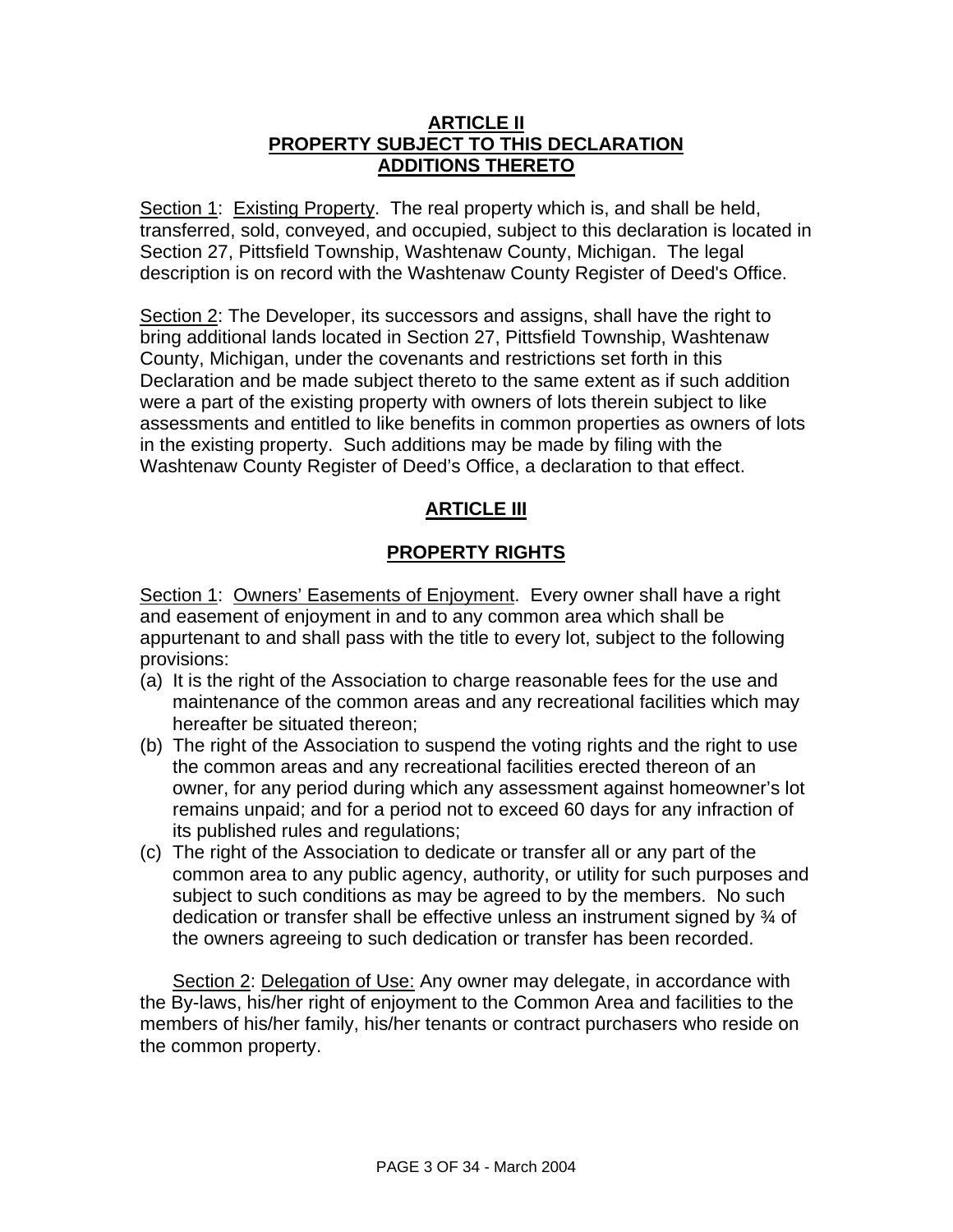## **ARTICLE IV MEMBERSHIP AND VOTING RIGHTS**

Section 1: Membership: Every owner of a lot which is subject to assessment shall be a member of the Association. Membership shall be appurtenant to and may not be separated from ownership of any lot which is subject to assessment.

Section 2: Voting Rights: Each lot shall be entitled to one (1) vote. An owner shall be entitled to as many votes as the number of lots which the owner (and his common owners, if any) owns. Each lot shall have but one vote irrespective of the number of common owners thereof, which vote shall be cast as such owners agree.

### **ARTICLE V HOME OWNERS' ASSOCIATION**

Section 1: Creation of Home Owners' Association. A Board of Directors shall be elected and the Association managed pursuant to the By-laws adopted by the owners, subject to the terms and conditions of this Declaration.

Section 2: Functions and Responsibilities of the Association.

- (a) The Association shall hold title in fee simple to the common areas, which property shall be administered and maintained by the Association for the use, enjoyment and convenience of the owners of all lots in the properties.
- (b) The Association shall administer and maintain such easements as it may from time to time acquire hereunder, or in any other way for the benefit of the owners of all lots.
- (c) The Association shall pay all real estate taxes or other charges which may be assessed against or levied upon the lands to which the Association has title in fee, provided, however, the Association shall not be responsible for any tax with respect to any property in which it has merely an easement. The Association shall be responsible for the maintenance, repair and replacement of improvements in the common areas including all sidewalks and retention ponds and basins within the properties and the Association shall be empowered to contract and furnish such services, including, a security guard service, as shall be necessary or appropriate to the maintenance, protection and preservation of the real property of the Association and its members. The Association may also contract for such other services, including, but not limited to, utilities such as sewer, water, gas and electricity, as may be appropriate for the convenience and general welfare of all owners and the expense of said services shall be expenses of administration.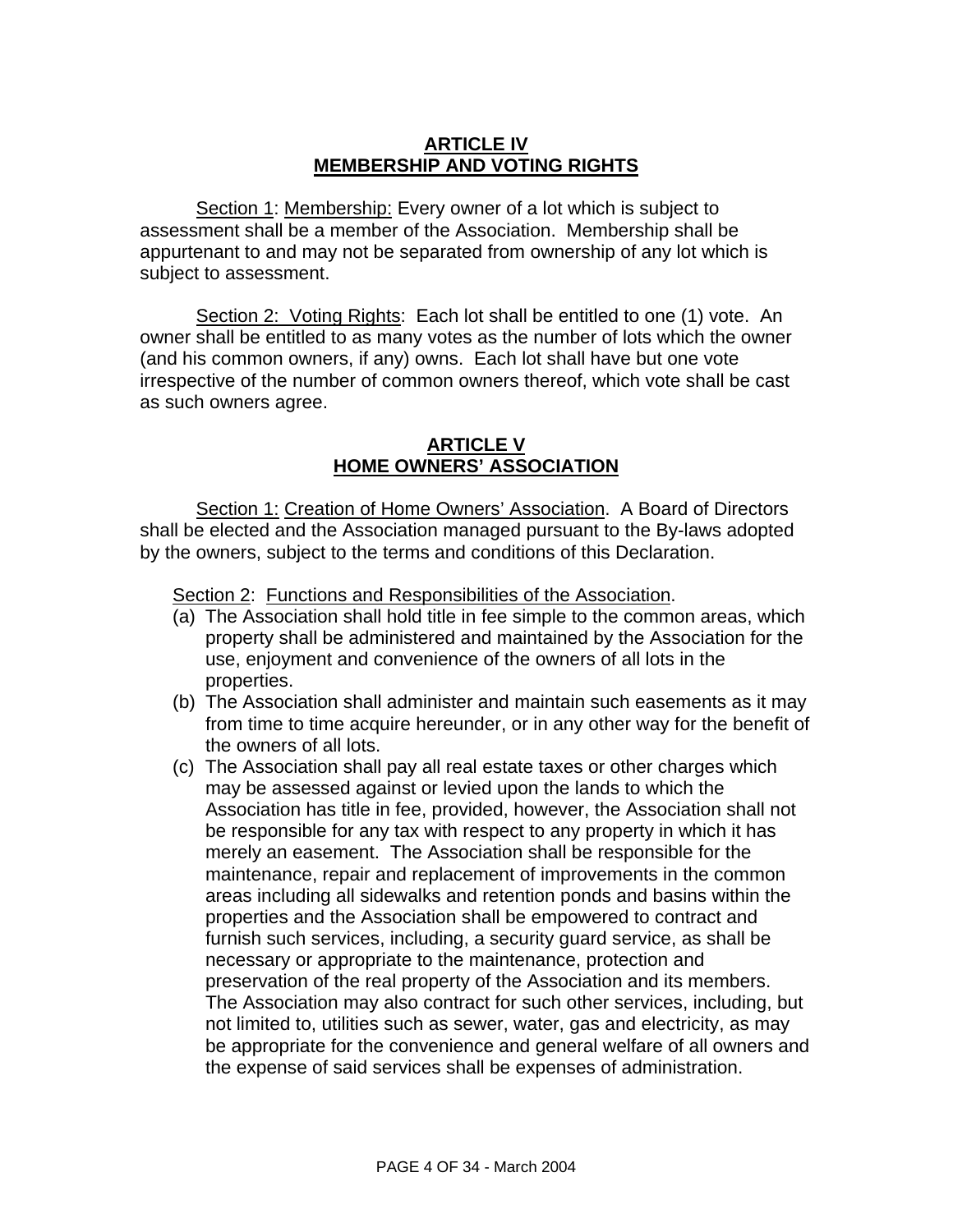- (d) The Association shall carry public liability and property damage insurance in such amounts as its Board of Directors shall determine, insuring against loss caused by or connected with the ownership by the Association of the common areas and such other insurance as it deems necessary and appropriate.
- (e) In the event the need for maintenance or repair of common areas is caused through the willful or negligent act of an owner, his/her agents, guests or invitees, the cost of such maintenance or repair will be added to and become part of the assessment to which such owner's lot is subject under this Article.
- (f) The Association shall have and shall administer the rights of access to, over and through such portions of the lands within the properties as may be necessary and reasonable for the installation, repair, maintenance, or improvement of the various utilities which service the properties.

Section 3: Creation of the Lien and Personal Obligation of Assessments. Each owner of any lot by acceptance of a deed or a vendee's interest in a land contract therefor, whether or not it shall be so expressed in such deed or land contract, is deemed to covenant and agree to pay to the association: (1) annual assessments or charges, and (2) special assessments for capital improvements, such assessments to be established and collected as hereinafter provided. The annual and special assessments, with respect to each lot, together with interest, costs and reasonable attorney's fees, shall be a charge on the land and shall be continuing lien upon such lot, and shall also be the personal obligation of the person who was the owner of such lot at the time when the assessment fell due.

Section 4: Purposes of Assessments: The assessments levied by the Association shall be used exclusively to promote the recreation, health, safety and welfare of the residents in the Properties and for the improvements and maintenance of the common areas.

Section 5: Establishment of Annual Assessment: The Board of Directors of the Association shall establish an annual budget in advance for each calendar year and such budget shall project all expenses of administration for the forthcoming year. Expenses of administration as used herein, shall refer to:

- (a) The cost to the Association of all repair and maintenance of common areas and all repair, maintenance and upkeep functions, if any, performed by the Association with reference to all lots as required or permitted by this Declaration.
- (b) Real property taxes relating to common areas and any personal property or other taxes imposed upon the Association.
- (c) The cost of any insurance carried by the Association as required or permitted by this Declaration.
- (d) Any other amounts which are necessary or incidental to the performance of any functions, duties or actions which the Association is required or permitted to do under this declaration or in furtherance thereof.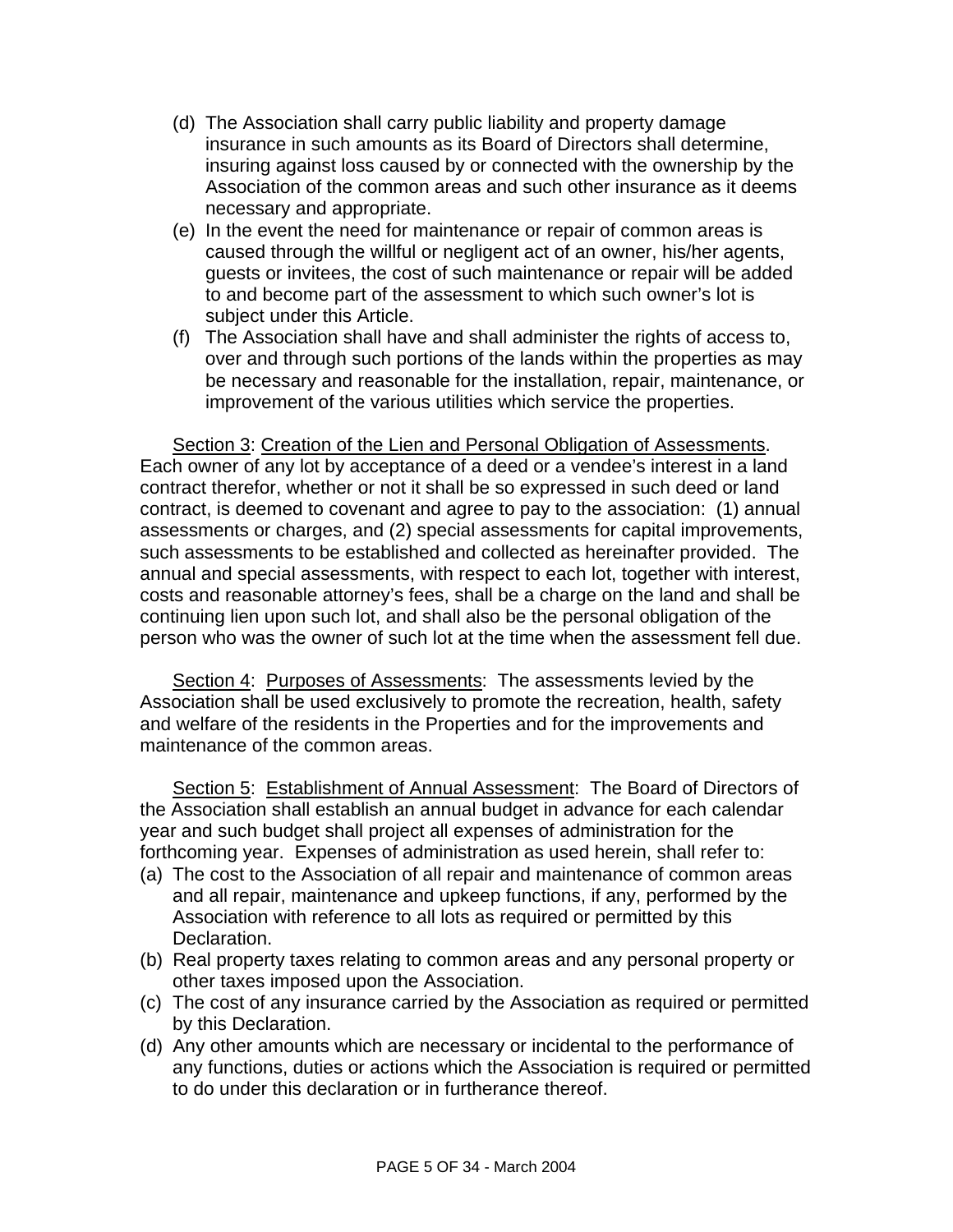Section 6: Special Assessments for Capital Improvements. In addition to the annual assessments authorized above, the Association may levy, in any assessment year, a special assessment applicable to that year only for the purpose of defraying, in whole or in part, the cost of any construction, reconstruction, repair or replacement of a capital improvement upon the Common Area, including fixtures and personal property related thereto, provided that any assessment shall have the assent of two-thirds of the owners of the lots in the subdivision.

Section 7: Notice and Quorum for Any Action Authorized Under Sections 5 and 6. Written notice of any meeting called for the purpose of taking any action authorized under Section 5 or 6 shall be sent to all members not less than 30 days nor more than 60 days in advance of the meeting. At such meetings the presence of all members or of proxies entitled to fifty (50%) percent of all the membership shall constitute a quorum. The Annual Meeting shall be held before April 1<sup>st</sup> of each year, or at such other date, time and place as the Board of Directors may set. If the required quorum is not present, another meeting may be called subject to the same notice requirement, and the required quorum at the subsequent meeting shall be one-half (1/2) of the required quorum at the preceding meeting. No such subsequent meting shall be held more than 60 days following the preceding meeting.

Section 8: Uniform Rate of Assessment. Both annual and special assessments must be fixed at a uniform rate for all lots and may be collected on a monthly, quarterly or annual basis, as may be determined by the Board of Directors.

Section 9: Date of Commencement of Annual Assessments. Due Dates. The annual assessments provided for herein shall commence as to all lots on the first day of the month following the conveyance of the common area, or upon such other date as may be determined by the Board of Directors. The Board of Directors shall fix the amount of the annual assessment against each lot at least thirty (30) days in advance of each annual assessment period. Written notice of the annual assessment shall be sent to every owner subject thereto. The due dates shall be established by the Board of Directors. The Association shall, upon demand, from a member of the Association or a mortgagee, and for a reasonable charge, furnish a certificate signed by an officer of the Association setting forth whether the assessments on a special lot have been paid.

Section 10: Effect of Nonpayment of Assessments. Remedies of the Association: Any assessment not paid within thirty (30) days after the due date shall bear interest from the due date at the rate of Ten (10%) percent per annum. The Association may bring an action at law against the owner personally obligated to pay the same, or foreclose the lien against the property in the manner provided by statute for foreclosing mortgages of real property. No owner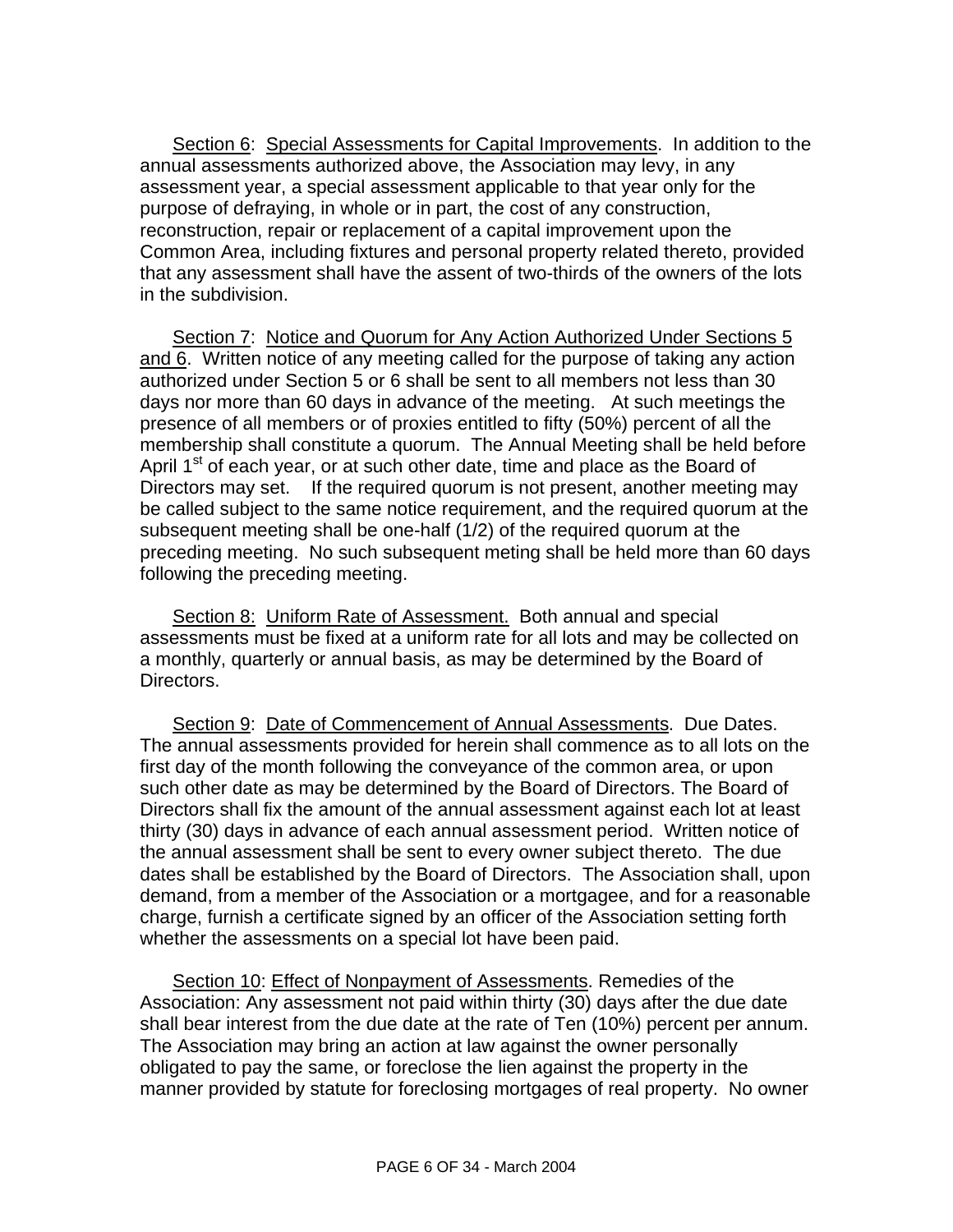may waive or other escape liability for the assessments provided for herein by non-use of the common area or abandonment of his/her lot.

Section 11: Subordination of the Lien to Mortgages. The lien of the assessments provided for herein shall be subordinate to the lien of any first mortgage. Sale or transfer of any lot shall not affect the assessment lien, except that, the sale or transfer of any lot pursuant to mortgage foreclosure or any proceeding in lieu thereof, shall extinguish the lien of such assessments as to payments which become due prior to such sale or transfer. No sale or transfer shall relieve such lot from liability for any assessments thereafter becoming due or from the lien thereof.

#### **ARTICLE VI BUILDING AND USE RESTRICTIONS**

The following restrictions, easements and reservations are hereby imposed on all lots in the properties:

Section 1. Land Use and Building Type. No lot shall be used for other than one-family residential purposes. No building or structure shall be erected, altered, placed, or permitted to remain on any lot other than one detached single family dwelling not exceeding two stories in height but which may include a Bilevel, Tri-level, or a Quad-level, together with accessory buildings appropriate to single family dwellings.

Section 2: Size and Height. No structure shall be erected, placed or altered on any lot not in conformance with the following minimum requirements for the finished living area:

1200 square feet for a one story 1200 square feet for a bi-level 1200 square feet for a tri-level 1200 square feet for a quad-level 1700 square feet for a two story No building in excess of 2-1/2 stories to be built.

Garages, carports, porches and breezeways shall not be included in computing such required floor area. No part of a structure which is more than two-thirds below exterior ground level shall be included and computed in such required floor area.

Section 3: Type of Construction: Materials consistent with existing structures may be used in the exterior of all structures. All other materials must be approved in advance by the Architectural Board of Review.

Section 4: Garages, Carports, Breezeways. Each dwelling must have no less than a two car attached or detached garage with or without a breezeway.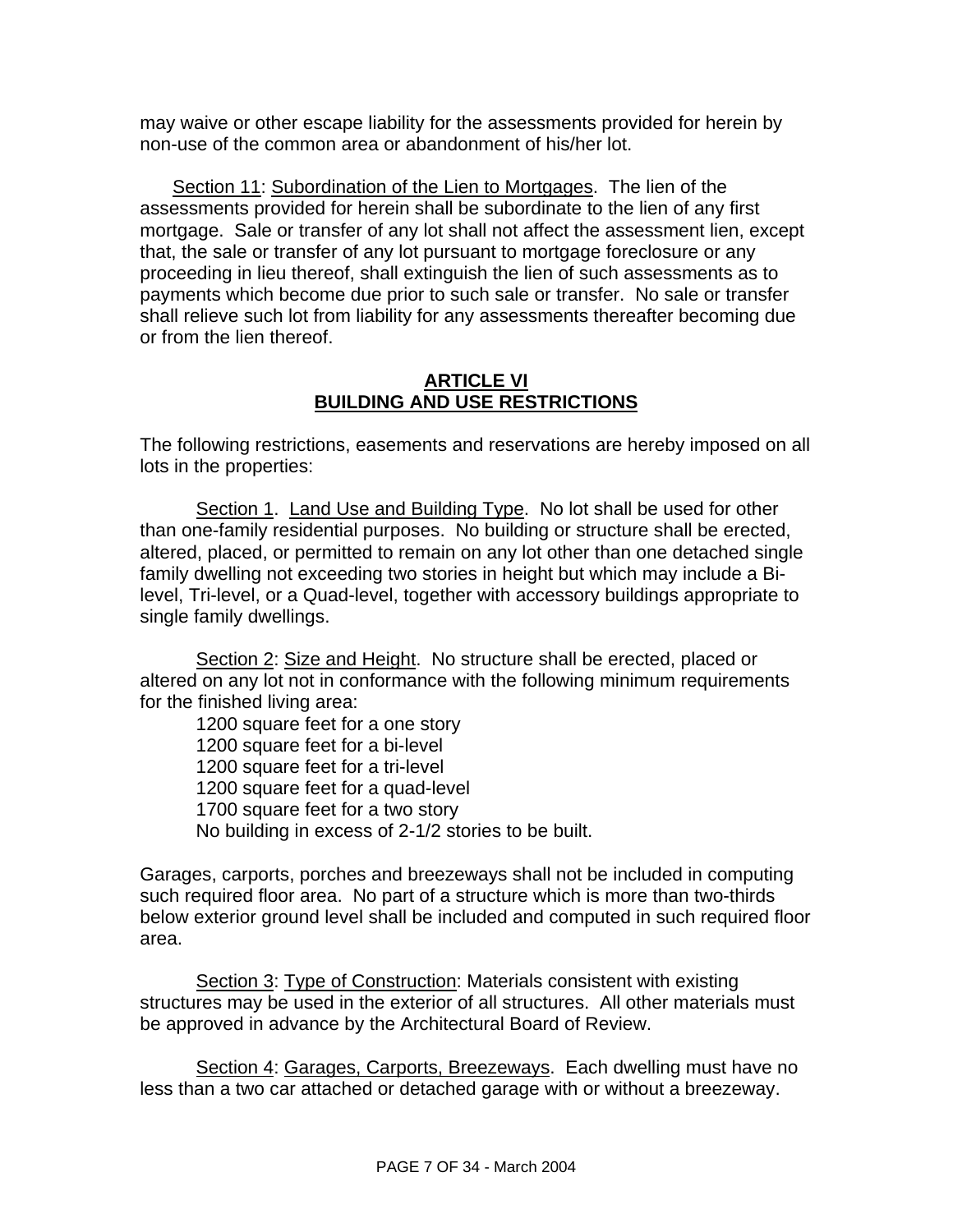Section 5: Temporary Buildings: No old or used structures of any kind shall be placed upon any lot or anywhere within the properties. No temporary structure of any character, such as a tent, trailer, shack, or other out buildings shall be erected or placed upon any lot. This shall not prevent the use of temporary buildings incidental to the construction of the main residential structure, during the period of construction.

Section 6: Lot splits: No lot shall hereafter be reduced in area from its original plat of the area without the written approval, in advance, by the Association.

Section 7: Line Fences: Lot line fences may be installed only after receipt of written approval by the Architectural Board of Review.

Section 8: Intersection Sight Clearance. No hedge, shrub, tree planting, or other installation more than two feet above the level of the roadway shall be placed or permitted to remain on any corner lot within the triangular area formed by the property lines and the line connecting them at points 20 feet from the intersection of the property lines.

Section 9: Antenna. No antenna shall be installed on any lot other than regular radio or TV antenna, and shall not extend more than eight feet above the roof line.

Section 10: Lot Maintenance. All lots shall be kept trim and the grass mowed and free of debris. In the event lots are not properly maintained, the Association is authorized to contract for the necessary maintenance and charge the property owner therefor.

Section 11: Business or Commercial Operation: No business or profession of any kind shall be conducted on any lot.

Section 12: Pets and Animals. No animals, livestock, birds or poultry of any kind shall be raised, bred or kept on any lot, except that dogs, cats and other household pets may be kept provided they are not kept, bred, or maintained for commercial purposes. No pets shall be allowed to roam freely or become a public nuisance.

Section 13: Utilities. No utilities other than underground utilities shall at any time be installed on any lot, except on prior written approval by the Association.

Section 14: Signs. No sign of any kind shall be displayed to the public view on any lot except one sign not more than five square feet in area advertising the property for sale or rent, and except for house numbers and residents'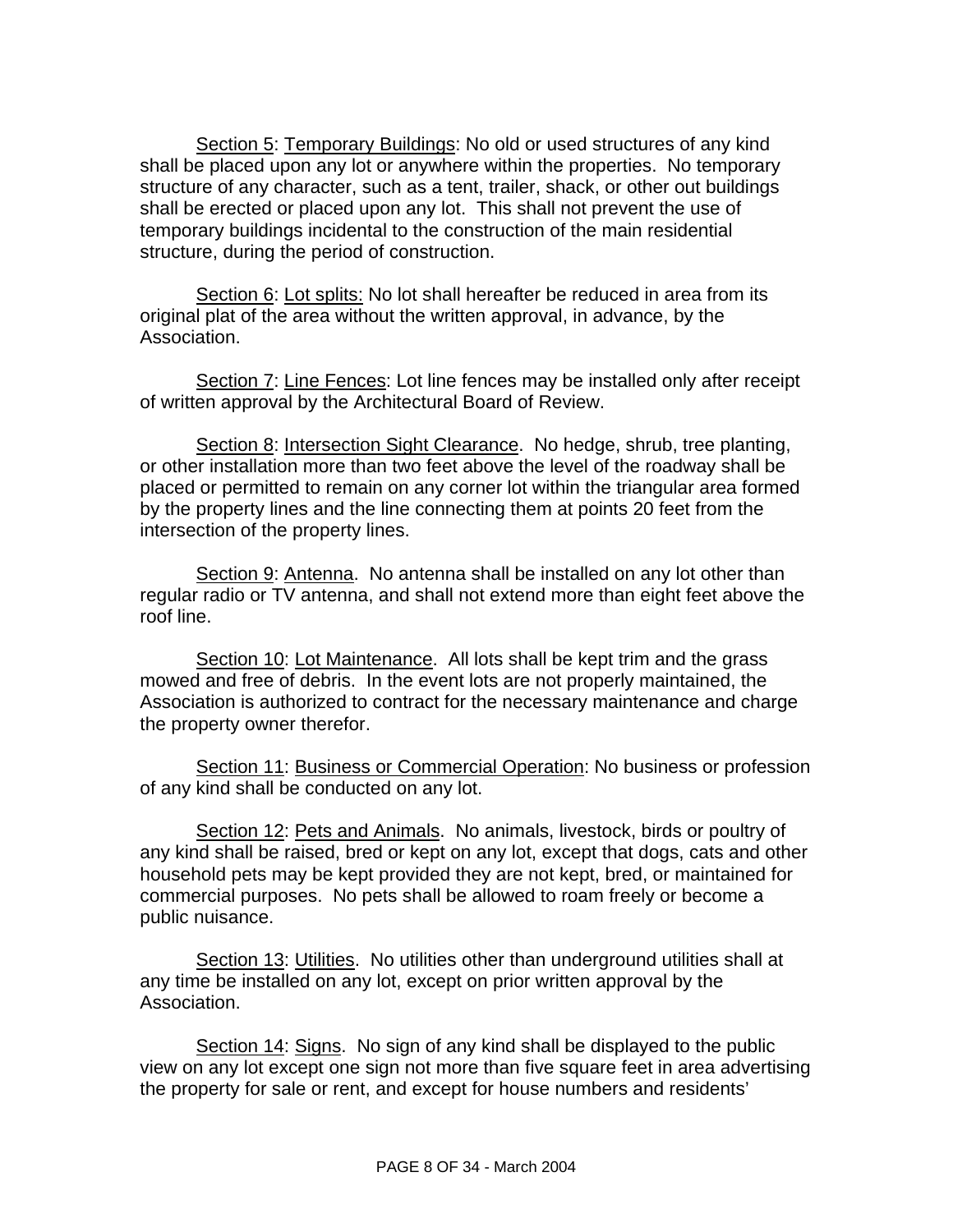names. During the construction of a residence, a builder may place a sign on a lot advertising the property provided that prior written approval as to the sign itself, its placement, and length of posting has been given by the Association. A previously approved sign may be used by a builder at various building sites provided its placement is consistent with prior approval. No signs are permitted on the common areas without Association approval.

Section 15: Easements. Easements for installation and maintenance of public utilities shall be shown on the recorded plats, and as may otherwise be placed upon the property. Each owner shall maintain the surface area of the easements within his property, keep the grass and weeds cuts, keep the area free of trash and debris, and taken such other action as may be necessary to eliminate or minimize soil erosion. With the easements, no structure, planting, or other materials shall be placed or permitted to remain which shall damage or interfere with the installation and maintenance of utilities, or which may obstruct, retard or change the direction of flow of water through the drainage channels in the easements. The easement area on each lot and all improvements thereon shall be maintained continuously by the owner of the lot, except for those improvements for which public authorities or utility company is responsible.

Section 16: Garbage and Refuse Disposal. No lot shall be used or maintained as a dumping ground for rubbish or other debris. Trash, garbage, and all other waste shall be kept in closed sanitary containers which shall be concealed from public view except for collection days. Each residence shall be equipped with an approved type of garbage disposal unit. No garbage or other wastes shall be burned at any time on a lot.

#### Section 17: Vehicles.

- (a) No motor vehicles of any kind shall be parked on any street, or in any driveway or yard, for more than one week in a non-operating and/or nonlicensed condition.
- (b) No commercial motor vehicles over 24 feet in length, or semi-tractor, and/or trailer shall be parked on any street, or in any driveway or yard for more than eight hours in any 24 hour period, except for vehicles, machines and equipment used in buildings constructed therein.
- (c) No recreational vehicles, such as but not limited to campers, motor homes, snowmobiles, boats and boat trailers, shall be parked on any street for more than 72 hours. Recreational vehicles on any lot for more than 72 hours must be suitably housed in an enclosed structure.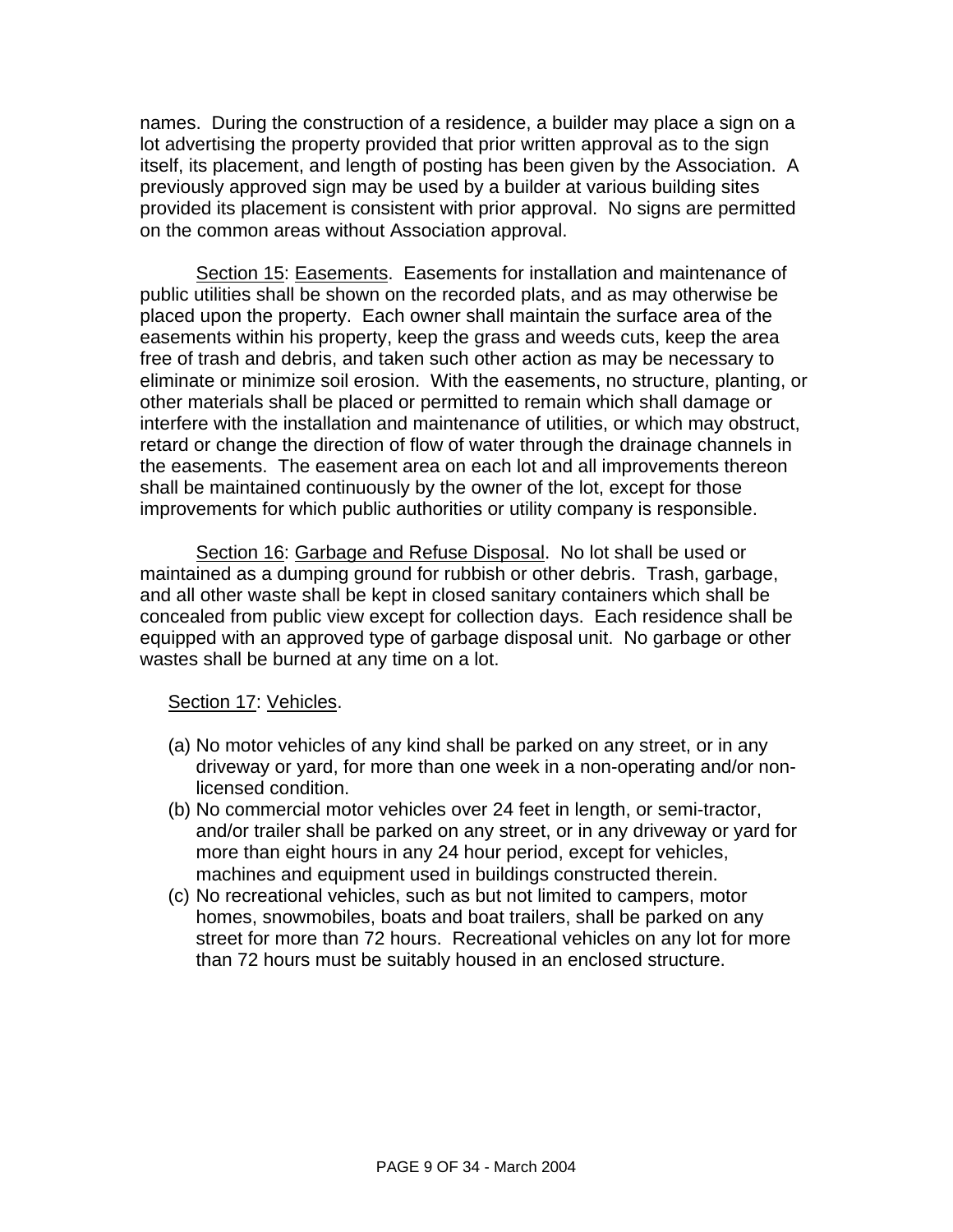#### **ARTICLE VII ARCHITECTURAL BOARD OF REVIEW**

Section 1: Appointments: The Board of Directors of the Association shall annually appoint an Architectural Board of Review of not less than three (3) persons to review the plans, specifications, designs and plot plans for all lot development including the proposed placement of all structures and exterior alternations and additions thereto.

Section 2: Requirements for Approval: In order to insure the development of the property subject to these conditions into a desirable residential community and to control the landscaping, improvements and structures therein, no building, fence or other structure shall be erected, placed or altered on any lot until the building plans, specifications, designs, and plot plans showing the location and placement of such building, fence or structure upon the lot have been approved in writing by the Architectural Board of Review. All such plans, specifications, designs, and proposed locations shall be deemed to be approved as submitted unless rejected or disapproved by said board of review within thirty days after the same are submitted to any member of said Board of Review. All plans, specifications, designs, and location of structures to be erected shall conform to and be in harmony of the existing structures in the subdivisions and shall in all respects conform to the restrictions herein set forth, and, further, shall blend aesthetically with the adjoining structures, in which regard the judgment of the Board of Review shall be conclusive. If any plans, specifications, designs, or site plans are disapproved, said disapproval shall be in writing signed by a majority of the members of the Board of Review, which shall be sent to the applicant and which shall specify the reason(s) for disapproval. No building or other improvement shall be commenced until approval of said Board of Review thereof is obtained. The approval or disapproval of said Board of Review shall not prevent subsequent enforcement of these restrictions. The Board of Review may approve exceptions to these requirements as it deems necessary and appropriate to effect the overall intent of these restrictions.

Section 3: Fees for additional reviews beyond the original site plan and house plan may be charged.

# **ARTICLE VIII**

### **GENERAL PROVISIONS**

Section 1: Enforcement. The Association, or any owner, shall have the right to enforce in any court of competent jurisdiction all restrictions, conditions, covenants, reservations, liens, and charges now or hereafter imposed by the provisions of this Declaration. Failure by the Association or any owner to enforce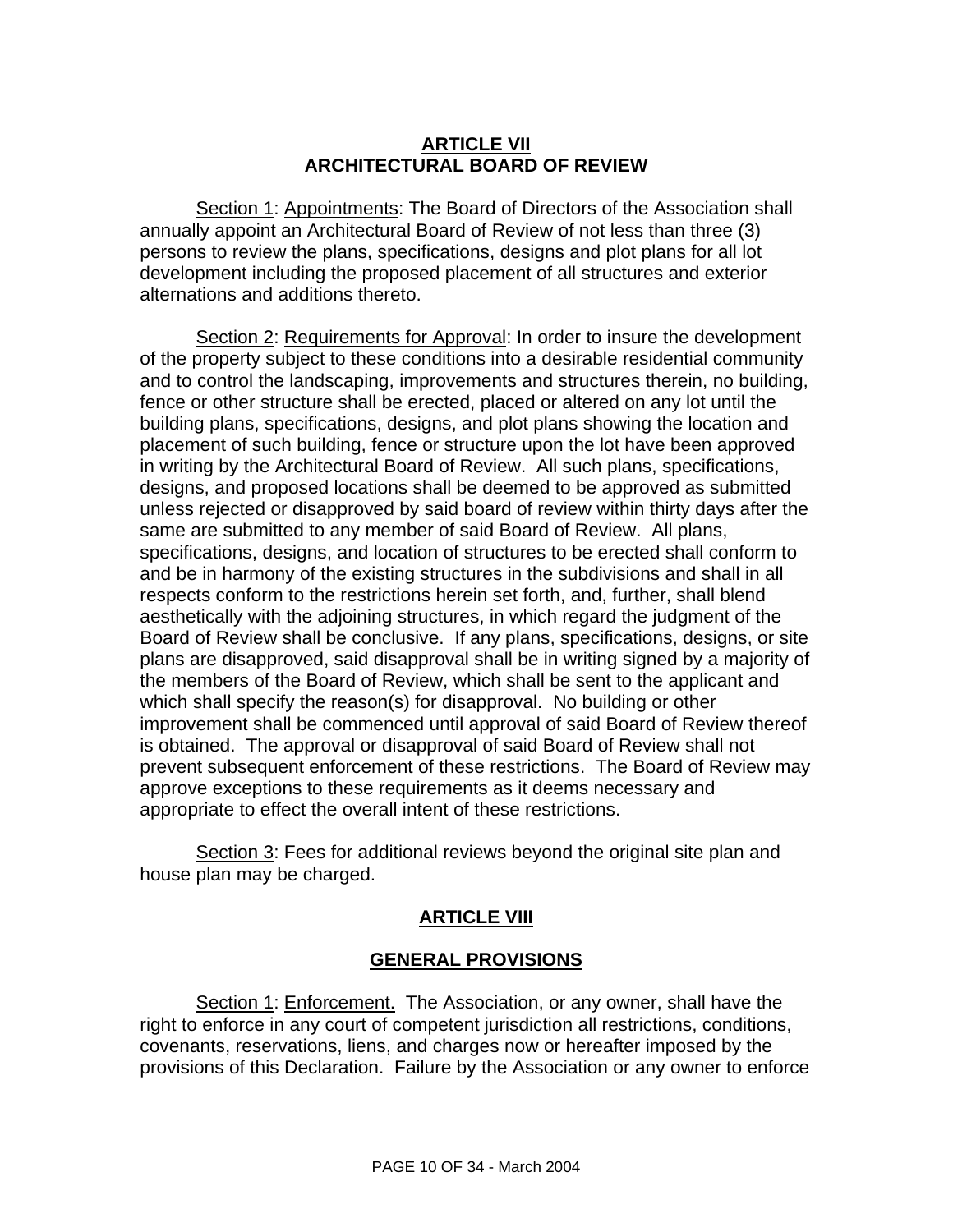any convenant or restriction herein contained shall in no event be deemed a waiver of the right to do so thereafter.

Section 2: Severability. Invalidation of any one of these covenants or restrictions by judgment or court order shall in no way affect any other provisions which shall remain in full force and effect.

Section 3: Notices. Any notice required to be sent to any owner under the provisions of this Declaration shall be deemed to have been properly sent when mailed, postage prepaid, to the last known address of the person who appears as owner on the records of the Association at the time of such mailing.

Section 4: Amendment. The covenants and restrictions of this Declaration shall run with and bind the land for a term of twenty years from the date this declarations recorded, after which time they shall be automatically extended for successive period of ten years. This Declaration may be amended by an instrument signed by not less than seventy-five (75) percent of the lot owners, and recorded in the Register of Deeds Office for Washtenaw County, Michigan.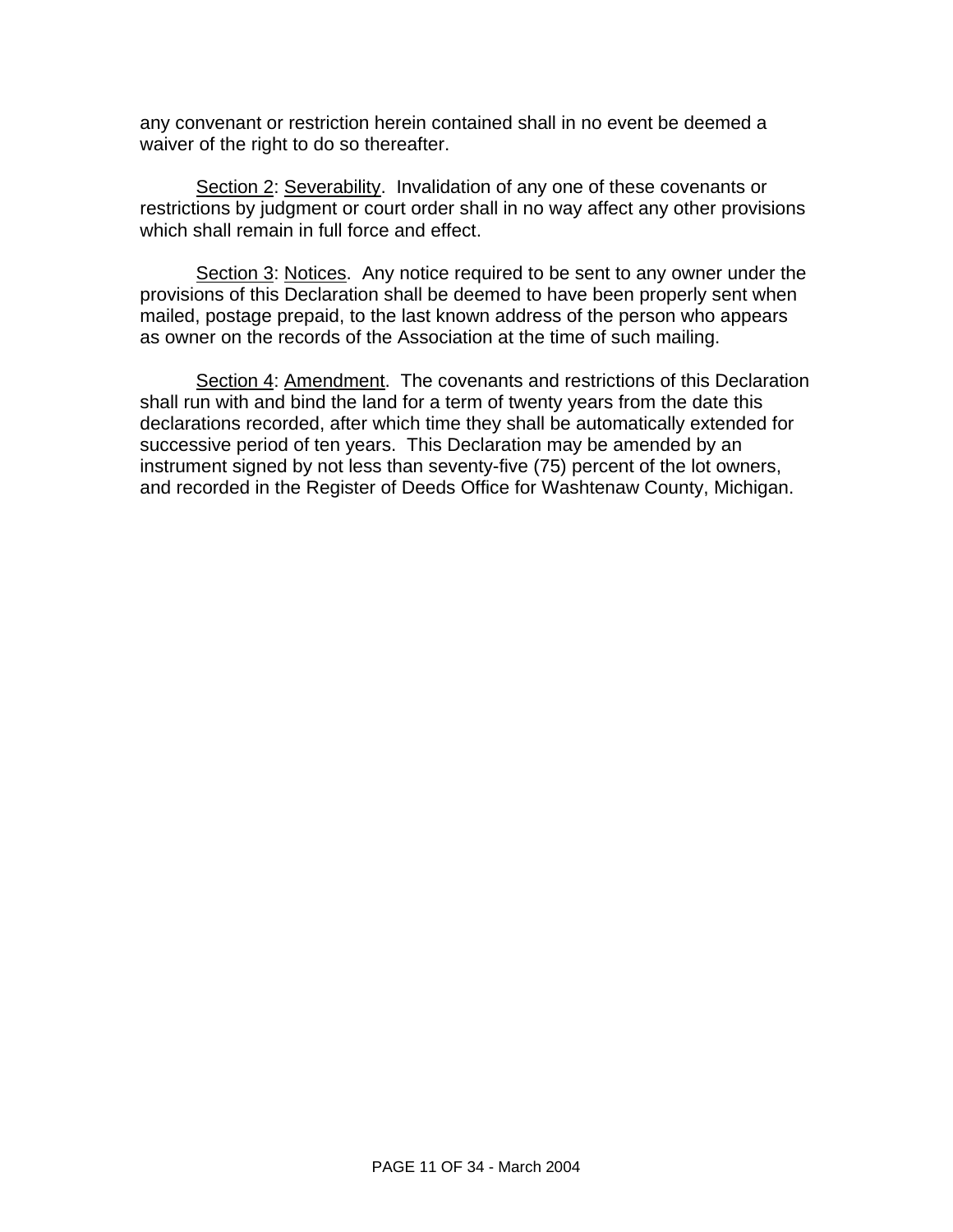## **AMENDMENT TO DECLARATION OF COVENANTS, CONDITIONS AND RESTRICTIONS FOR WARNER CREEK PROPERTIES**

On September 10, 1979, a certain Declaration of Covenants, Conditions, and Restrictions for Warner Creek Properties, was adopted and later recorded in Liber 1727, Page 391, Washtenaw County Records.

The Developer wishes to amend the Declaration to provide for the construction and maintenance of storm water drain facilities.

 NOW, THEREFORE, the Declaration of Covenants, Conditions and Restrictions for Warner Creek Properties is amended in the following particulars:

# **ARTICLE IX DRAIN MAINTENANCE**

Section 1: On the recorded Plat of Warner Creek Subdivision is an easement for the installation of an underground storm water drainage facility, the legal description of which is:

Attached hereto as Exhibit "A"

 All of the owners of the properties subject to these covenants, conditions and restrictions, hereby convenant, and each owner of any lot of acceptance of a dead or vendee interest in a land contract therefore, whether or not it shall be so expressed in such deed or land contract, is deemed to covenant and agree to pay to the Association their respective share of special assessments for the construction, maintenance and repair of a storm water drain facility. This special assessment, with respect to each lot, together with interest, cost, attorney fees, and other proper charges, shall be a charge on the land and shall be a continuing lien upon such lot, and shall also be the personal obligation of the person who was the owner of such lot at the time when the assessment fell due.

 The Association shall levy a special assessment for a term not to exceed five (5) years to defray the cost of the construction, reconstruction, repair or replacement of all or any portion of said storm water drain facility. The Board of Directors of the Association, with a two-thirds (2/3) vote of the members, and concurrence of the Washtenaw County Drain Commissioner, may extend the term for additional periods not to exceed a total of ten (10) years.

Section 2. The Washtenaw County Drain Commissioner is a beneficiary of this declaration as to Section 1 of this Article IX, and it is specifically covenanted that this Article IX may not be rescinded or amended.

Section 3. If, in the judgement of the Washtenaw County Drain Commissioner, construction or maintenance is required within the drainage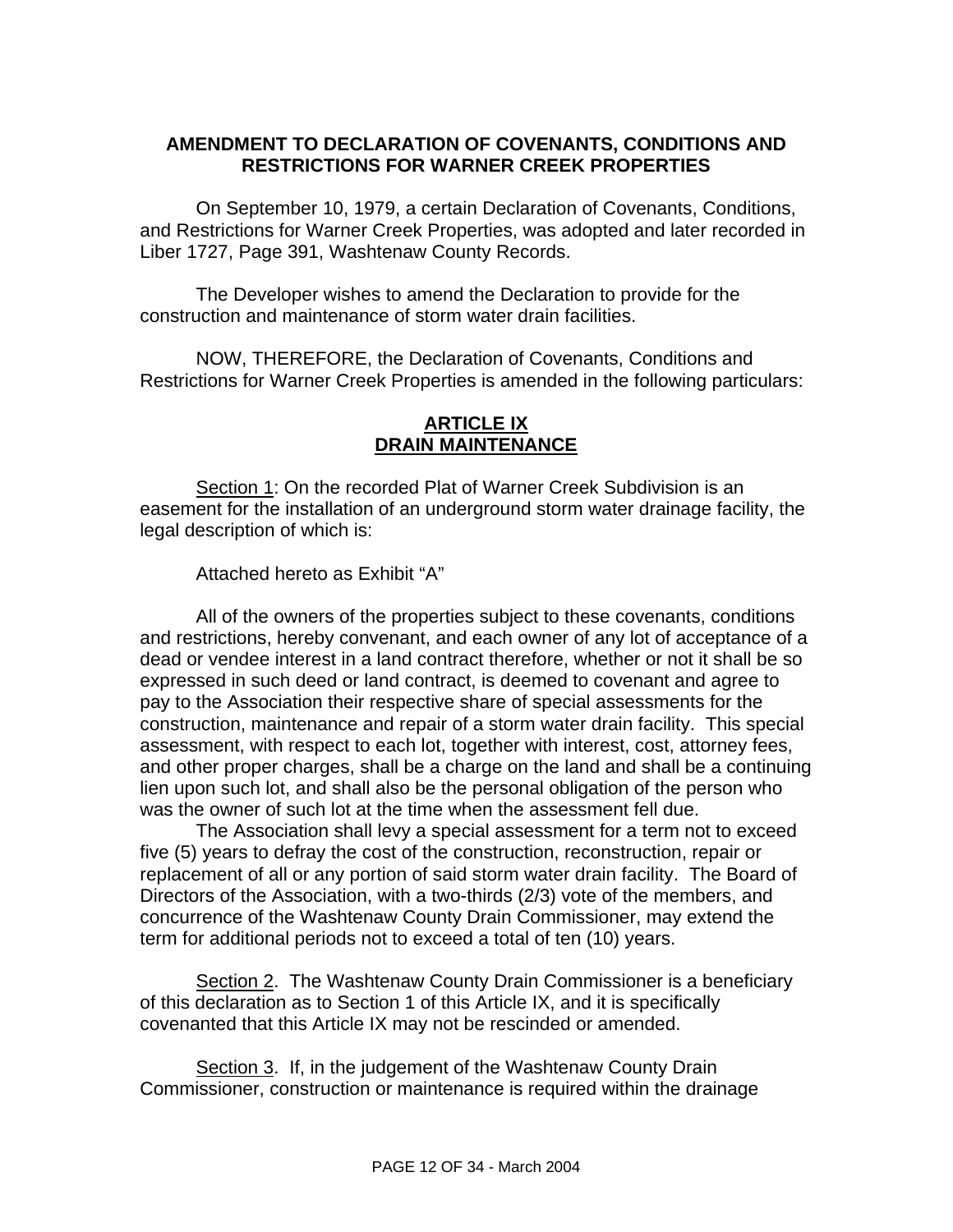easements to serve the needs of the properties subject to the covenants, conditions and restriction for Warner Creek properties, the Commissioner shall so inform the Board of Directors of the Association. It shall then be the duty of the Board of Directors of the Association to have the drainage construction or maintenance performed. Should the Board of Directors fail to have the drainage construction or maintenance commenced within a reasonable time, the Washtenaw County Drain Commissioner shall then have the right to proceed with needed drainage construction or maintenance work and assess against the properties of the subdivision all costs required to arrange for and have performed the drainage construction or maintenance work. Such assessments by the Washtenaw County Drain Commissioner shall be collected in the same manner as hereinbefore provided for special assessments of the Association.

Section 4. This Article IX shall be read solely with respect to drains and shall not modify or alter special assessments for any and all capital improvements as provided for in Article V of the Declaration of Covenants, Conditions and Restrictions for Warner Creek Properties.

 All other covenants, conditions and restrictions in the Declaration remain in full force and effect and without any change or modification whatsoever except only as to the addition of Article IX as above provided.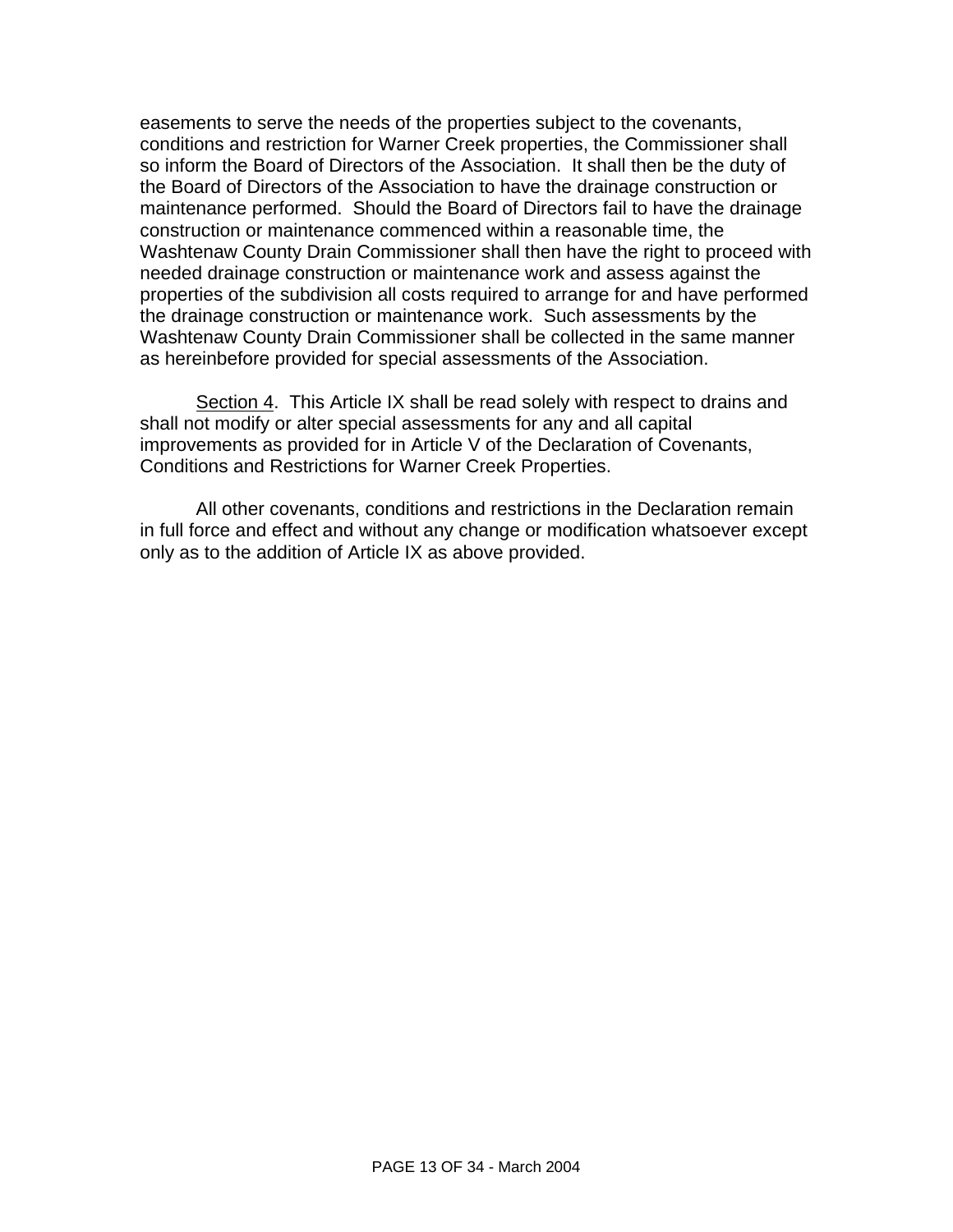# **EXTENSION OF DECLARATION OF COVENANTS, CONDITIONS AND RESTRICTIONS FOR WARNER CREEK PROPERTIES**

WHEREAS:

- 1. The undersigned 401 Service Corporation, a Michigan Corporation, of 401 East Liberty Street, Ann Arbor, Michigan is the owner of the real property described in Exhibit A, commonly known as the Proposed Warner Creek Subdivision No. 2, and
- 2. The undersigned previously developed Warner Creek Subdivision No. 1 and in connection therewith recorded a certain Declaration of Covenants, Conditions and Restrictions for Warner Creek Properties at Liber 1727, Page 391, Washtenaw County, Michigan, Records, and
- 3. Article II, Section 2 of said Declaration of Covenants specifically anticipated and permitted the extension of same to future phases of Warner Creek, now

THEREFORE; the undersigned does hereby bring the real estate described in attached Exhibit A (Proposed Warner Creek Subdivision No. 2) under the previously mentioned Declaration of Covenants, Conditions and Restrictions for Warner Creek Properties and makes such real estate subject thereto to the same extent as property owners in Warner Creek Subdivision No. 1 are subject to said Declaration.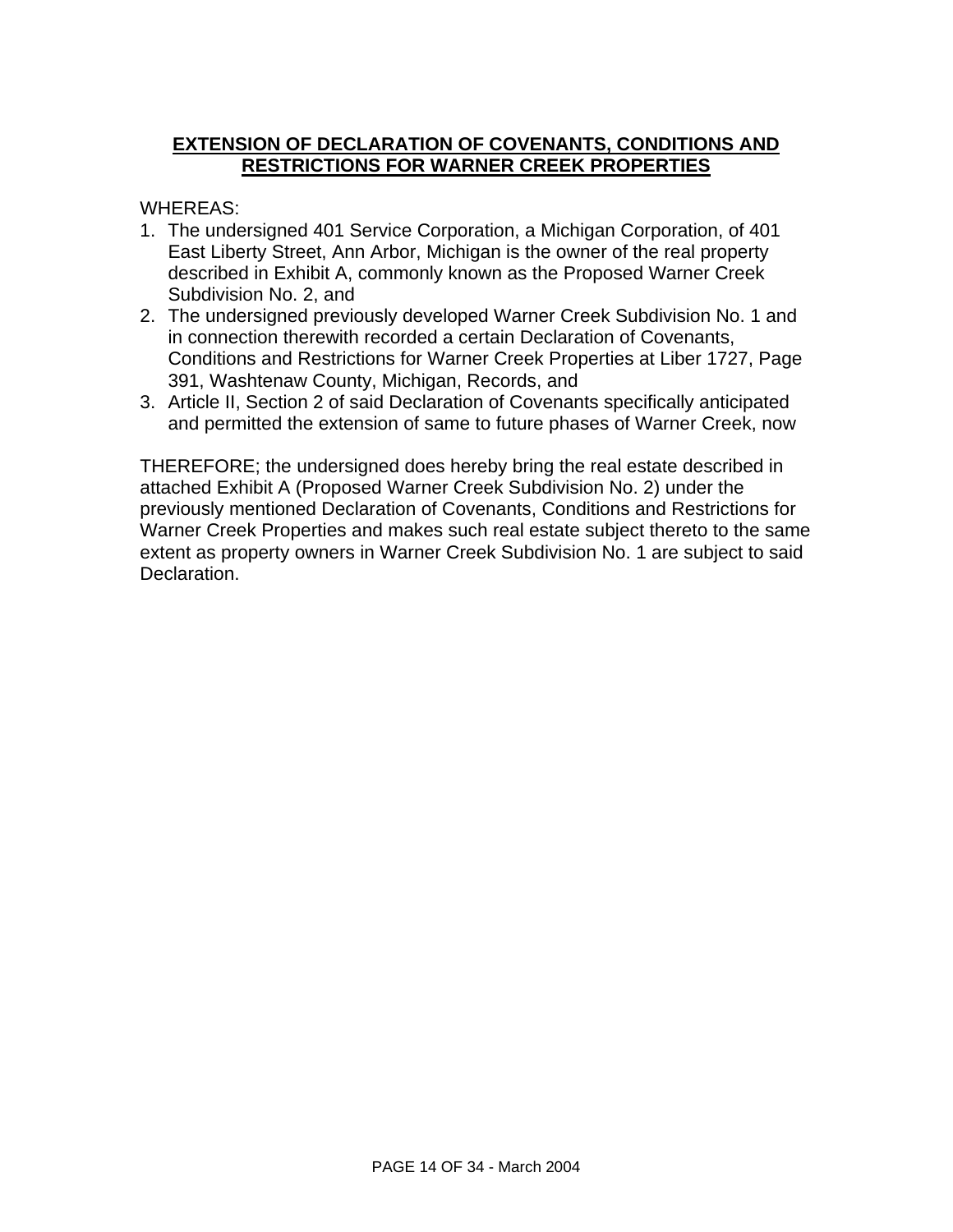# **EXTENSION OF DECLARATION OF COVENANTS, CONDITIONS AND RESTRICTIONS FOR WARNER CREEK PROPERTIES As recorded in Liber 26 of Plats on Pages 10, 11 & 12**

WHEREAS:

- 1. The undersigned 401 Service Corporation, a Michigan Corporation, of 401 East Liberty Street, Ann Arbor, Michigan is the owner of the real property described in Exhibit A, commonly known as the Proposed Warner Creek Subdivision No. 3, and
- 2. The undersigned previously developed Warner Creek Subdivision No. 1 and in connection therewith recorded a certain Declaration of Covenants, Conditions and Restrictions for Warner Creek Properties at Liber 1727, Page 391, Washtenaw County, Michigan, Records, and
- 3. Article II, Section 2 of said Declaration of Covenants specifically anticipated and permitted the extension of same to future phases of Warner Creek, now

THEREFORE; the undersigned does hereby bring the real estate described in attached Exhibit A (Proposed Warner Creek Subdivision No. 3) under the previously mentioned Declaration of Covenants, Conditions and Restrictions for Warner Creek Properties and makes such real estate subject thereto the same extent as property owners in Warner Creek Subdivision No. 1 are subject to said Declaration.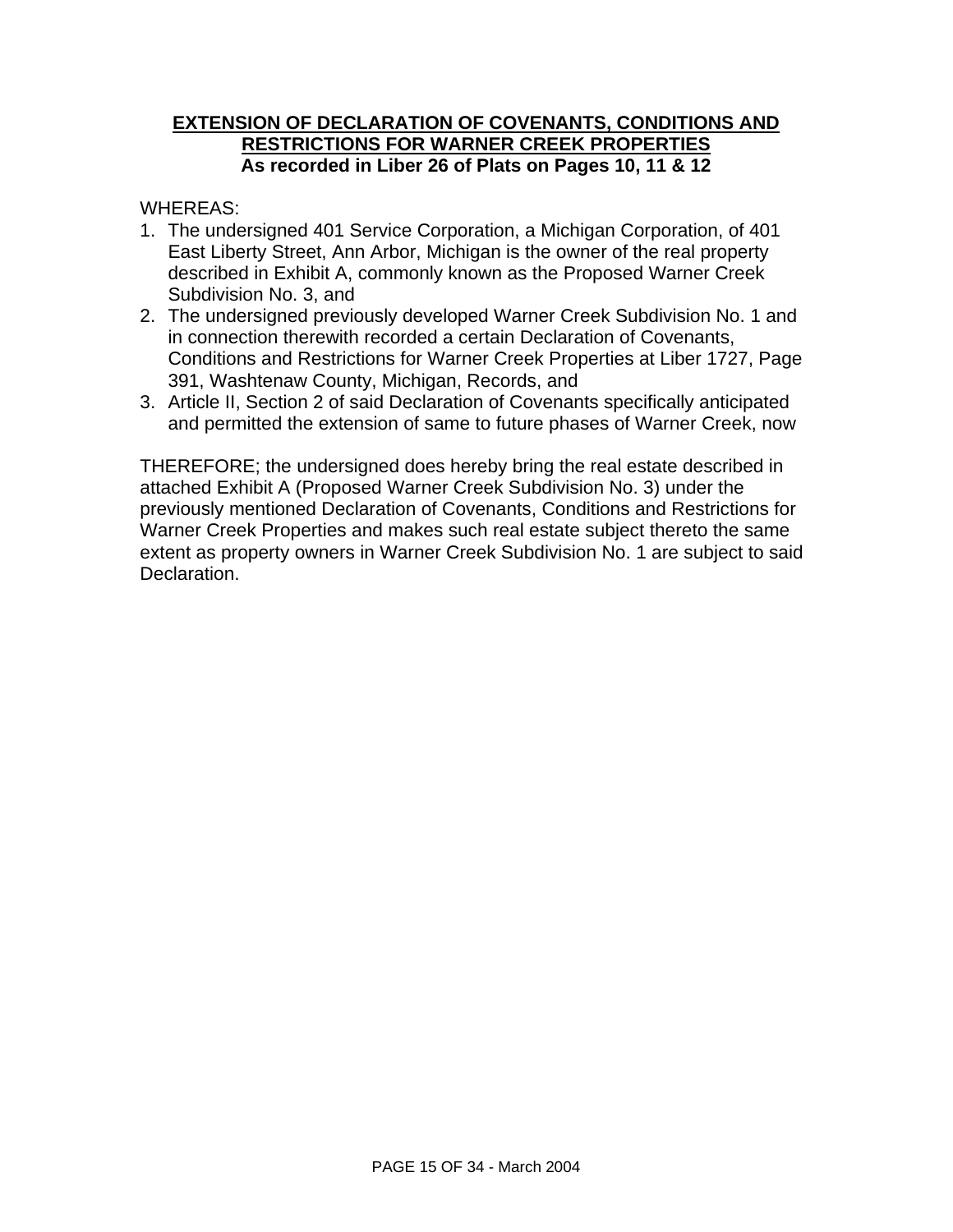# **EXTENSION OF DECLARATION OF COVENANTS, CONDITIONS AND RESTRICTIONS FOR WARNER CREEK PROPERTIES**

WHEREAS:

- 1. The undersigned 401 Service Corporation, a Michigan Corporation, of 401 East Liberty Street, Ann Arbor, Michigan is the owner of the real property described in Addendum A, commonly known as the Proposed Warner Creek Subdivision No. 4, and
- 2. The undersigned previously developed Warner Creek Subdivision No. 1 and in connection therewith recorded a certain Declaration of Covenants, Conditions and Restrictions for Warner Creek Properties at Liber 1727, Page 391, Washtenaw County, Michigan, Records, and
- 3. Article II, Section 2 of said Declaration of Covenants specifically anticipated and permitted the extension of same to future phases of Warner Creek, now

THEREFORE; the undersigned does hereby bring the real estate described in attached Addendum A (Proposed Warner Creek Subdivision No. 4) under the previously mentioned Declaration of Covenants, Conditions and Restrictions for Warner Creek Properties and makes such real estate subject thereto to the same extent as property owners in Warner Creek Subdivision No. 1 are subject to said Declaration.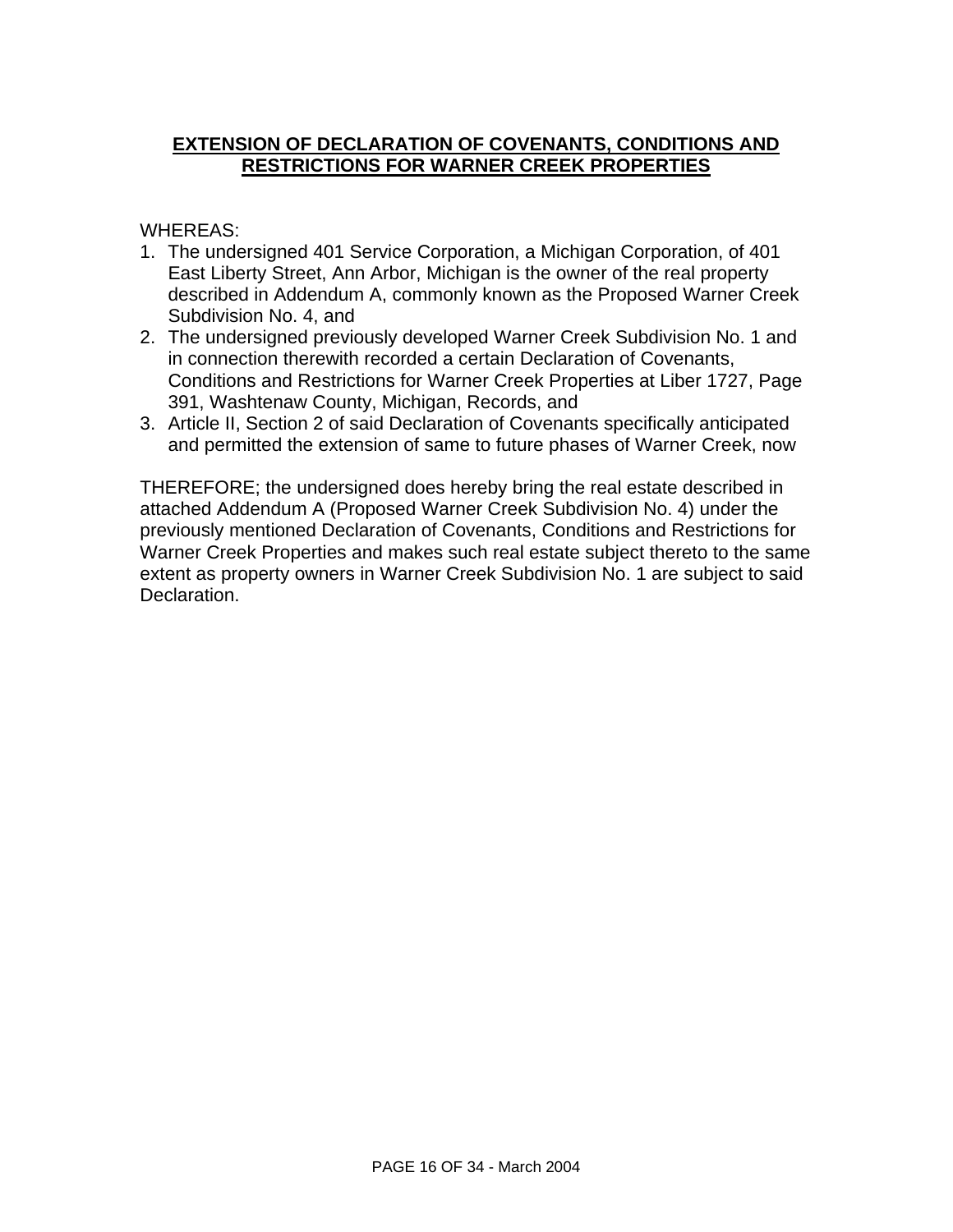#### **EXTENSION OF DECLARATION OF COVENANTS, CONDITIONS AND RESTRICTIONS FOR WARNER CREEK PROPERTIES**

WHEREAS:

- 4. The undersigned 401 Service Corporation, a Michigan Corporation, of 401 East Liberty Street, Ann Arbor, Michigan is the owner of the real property described in Addendum A, commonly known as the Proposed Warner Creek Subdivision No. 5, and
- 5. The undersigned previously developed Warner Creek Subdivision No. 1 and in connection therewith recorded a certain Declaration of Covenants, Conditions and Restrictions for Warner Creek Properties at Liber 1727, Page 391, Washtenaw County, Michigan, Records, and
- 6. Article II, Section 2 of said Declaration of Covenants specifically anticipated and permitted the extension of same to future phases of Warner Creek, now

THEREFORE; the undersigned does hereby bring the real estate described in attached Addendum A (Proposed Warner Creek Subdivision No. 5) under the previously mentioned Declaration of Covenants, Conditions and Restrictions for Warner Creek Properties and makes such real estate subject thereto to the same extent as property owners in Warner Creek Subdivision No. 1 are subject to said Declaration.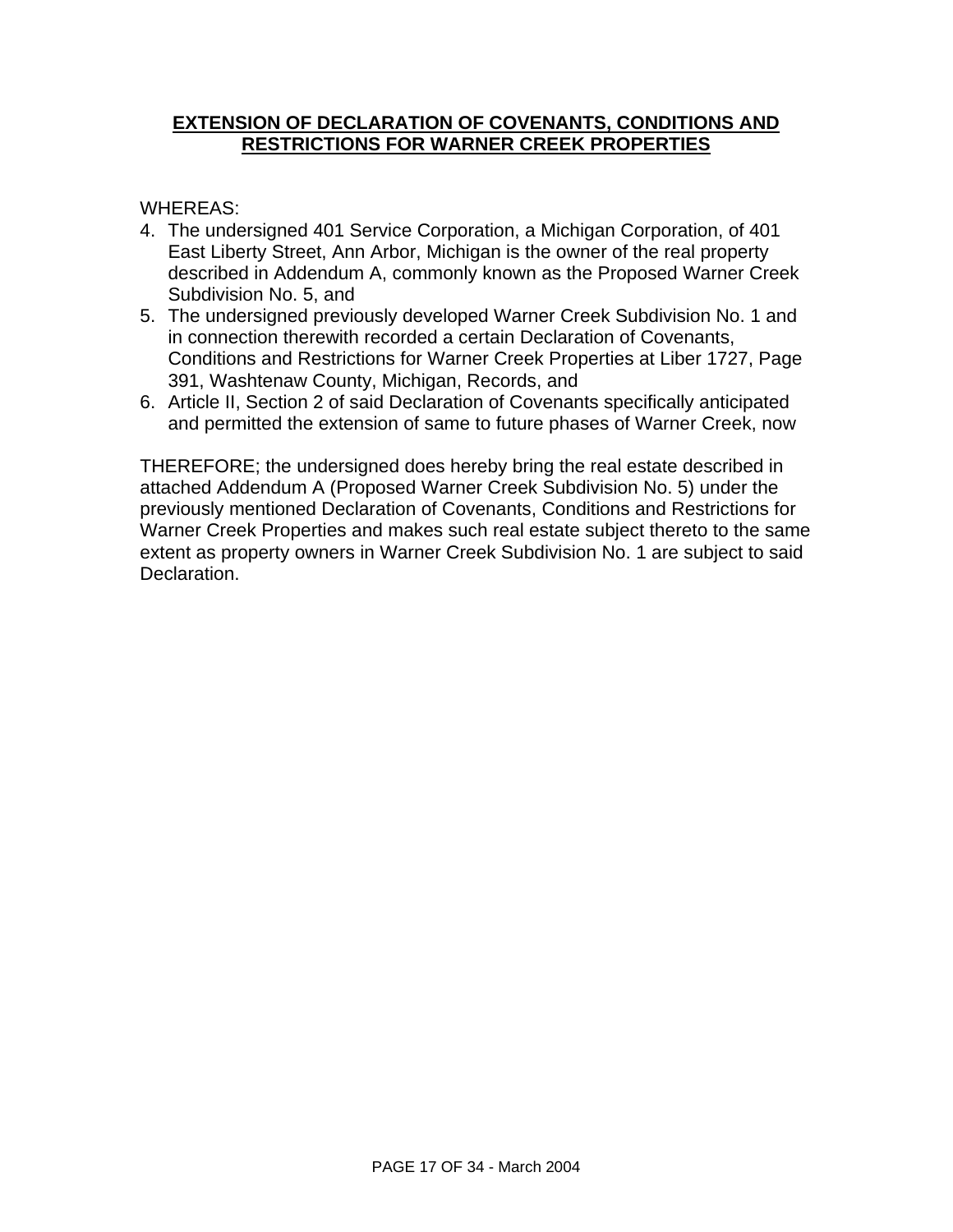# **WARNER CREEK HOME OWNERS' ASSOCIATION BY-LAWS**

#### **ARTICLE I ADOPTION OF DECLARATION OF COVENANTS, CONDITIONS AND RESTRICTIONS FOR WARNER CREEK PROPERTIES**

The Declaration of Covenants, Conditions and Restrictions for Warner Creek Properties (thereinafter known as the Declaration) is hereby incorporated by reference and adopted in its entirety as part of the By-Laws of this Association.

# **ARTICLE II OFFICE**

The Warner Creek Homeowner's Association mailing address is P O Box 512, Saline, Michigan 48176.

### **ARTICLE III MEMBERS AND VOTING RIGHTS**

Members of the Association and voting by members of the Association shall be in accordance with the following provisions:

- A. Each owner of a lot which is subject to assessment shall be a member of the Association. Membership shall be appurtenant to and may not be separated from ownership of any lot which is subject to assessment.
- B. An owner shall be entitled to as many votes as the number of lots which the owner (and his common owners, if any) own. Each lot shall have but one (1) vote irrespective of the number of common owners thereof, which vote shall be cast as such owners agree.
- C. An owner, shall be entitled to vote at any meeting of the Association only after having presented satisfactory evidence of ownership of a lot. The vote of each owner may only be case by the individual representative designation by such owner in the notice required in Sub-paragraph D below, or by a proxy given by such individual representative.
- D. Each owner shall file a written notice with the Association designating the individual representative who shall vote at meetings of the Association and receive all notices and other communications from the Association on behalf of such owner. Such notice shall state the name and address of the individual representative designated, the number or numbers of the lot or lots owned by the owner, and the name and address of each owner. Such notice shall be signed and dated by the owner. The individual representative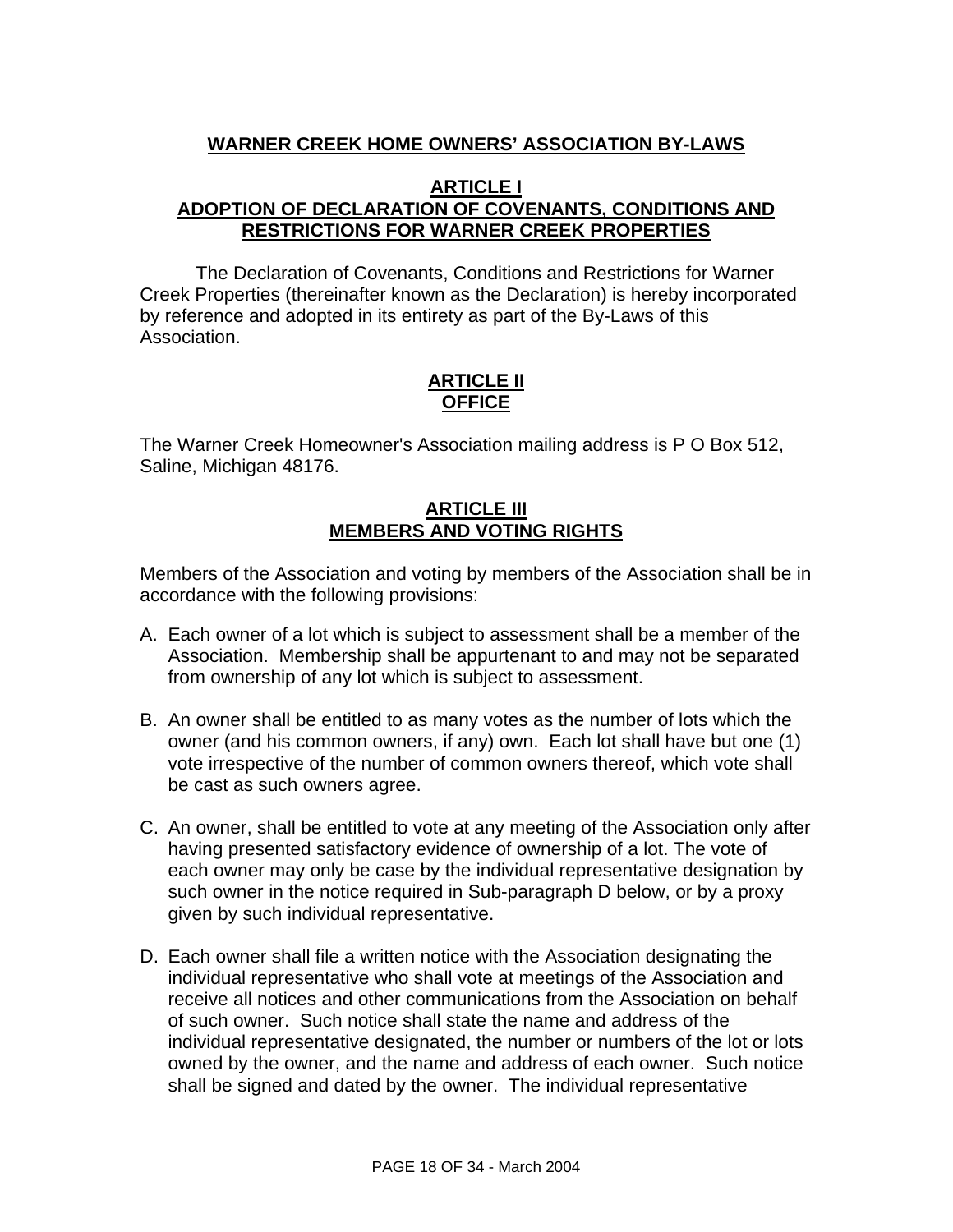designated may be changed by the owner at any time by filing a new notice in the manner herein provided.

- E. The presence in person or by proxy of **Fifty (50%)** percent of the owners qualified to vote shall constitute a quorum for holding a meeting of the members of the Association, except for voting on questions specifically required herein to require a greater quorum. The written vote of any person furnished at or prior to any duly called meeting at which meeting said person is not otherwise present in person or by proxy shall be counted in determining the presence of a quorum with respect to the question upon which the vote is cast.
- F. Votes may be cast in person or by proxy or by a writing duly signed by the designated voting representative not present at a given meeting in person or by proxy. Proxies and any written vote must be filed with the Secretary of the Association at or before the appointed time of each meeting of the members of the Association. Cumulative voting shall not be permitted.
- G. A majority, except where otherwise provided herein, shall consist of more than Fifty (50%) percent of those qualified to vote and present in person or by proxy (or written vote if applicable) at a given meeting of the members of the Association.

# **ARTICLE IV MEETING**

- A. Meetings of the Association shall be at such place as may be designated by the Board of Directors. Meetings of the Association shall be conducted in accordance with Roberts Rules of Order or some other generally recognize manual of parliamentary procedure when not otherwise in conflict with the Articles of Incorporation, the By-Laws of the Association, the Declaration or the laws of the State of Michigan.
- B. It shall be the duty of the President to call a special meeting of the members as directed by resolution of the Board of Directors or upon a petition signed by one-third (1/3) of the members presented to the Secretary of the Association. Notice of any special meeting shall state the date, time and place of such meeting and the purpose thereof. No business shall be transacted at a special meeting except as stated in the notice.
- C. It shall be the duty of the Secretary (or other Association officer in the Secretary's absence) to serve a notice of each annual or special meeting stating the purpose thereof as well as the time and place where it is to be held, upon each member of record at least thirty (30) days but not more than sixty (60) days prior to such meeting. The mailing, postage prepaid, of a notice to the representative of each member at the address shown in the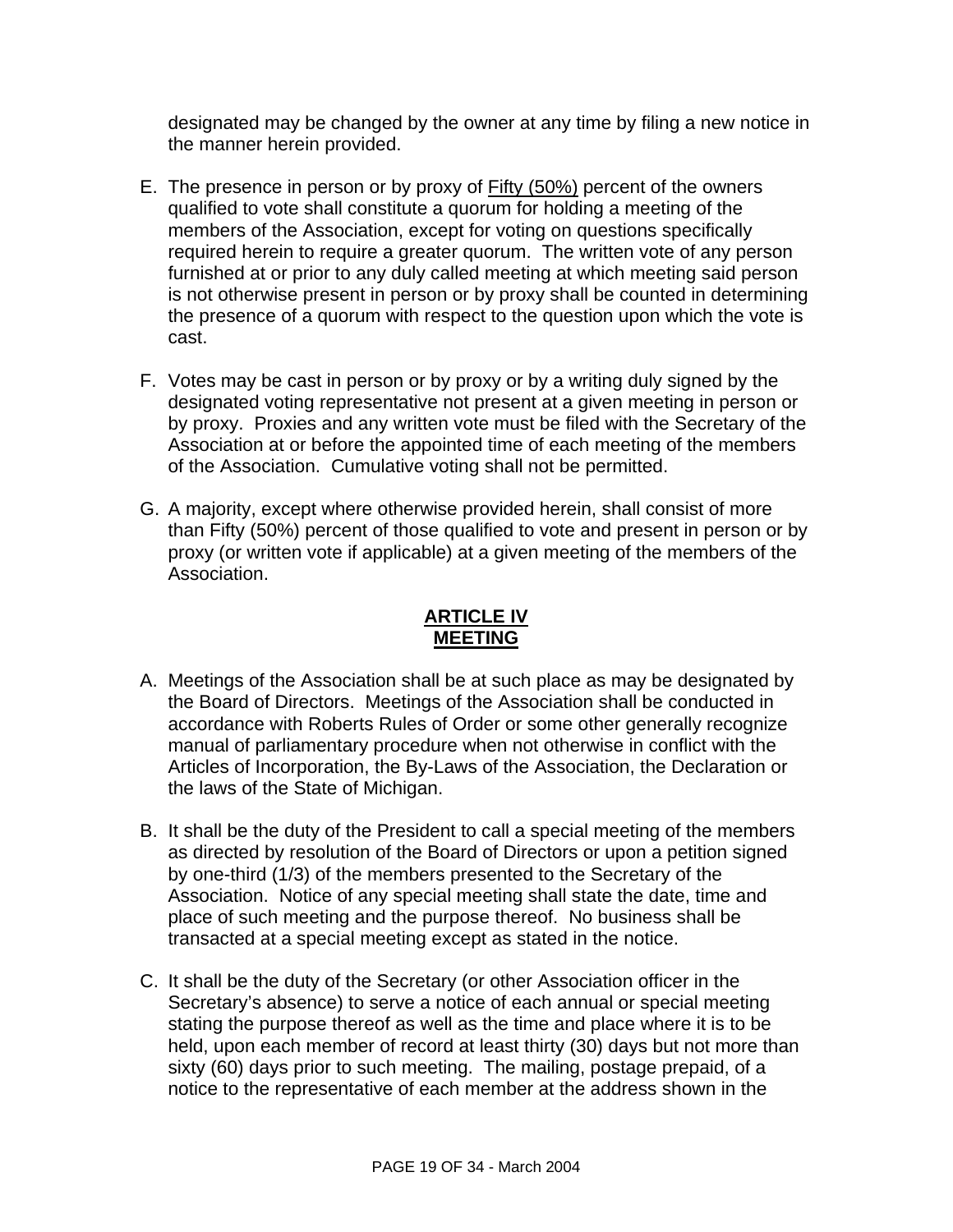notice required to be filed with the Association by Article I of these By-laws, shall be deemed notice served. Any member may, by written waiver of notice, signed by such member, waive such notice, and such waiver, when filed in the records of the Association, shall be deemed due notice.

D. If any meeting of owners cannot be held because a quorum is not in attendance, another meeting may be called subject to the same notice requirement, and the required quorum at the subsequent meeting shall be one-half (1/2) of the required quorum of the preceding meeting. No such subsequent meeting shall be held more than sixty (60) days following the preceding meeting.

#### **ARTICLE V FINANCIAL RECORDS**

The Association shall keep detailed books of account showing all expenditures and receipts of administration which shall specify the maintenance and repair expenses of the common area and any other expenses incurred by or on behalf of the Association and the owners. Such accounts and all other Association records shall be open for inspection by the owners during reasonable working hours. The Association shall prepare and distribute to each owner at least once a year a financial statement, the contents of which shall be defined by the Board of Directors. The books of account shall be audited at least annually by qualified independent auditors; provided, however, that such auditors need not be certified public accountants nor does such audit need to be a certified audit. The cost of any such audit and any accounting expenses shall be expenses of administration.

### **ARTICLE VI BOARD OF DIRECTORS**

- A. The affairs of the Association shall be governed by a board of at least three directors, all of whom must be members of the Association. Directors shall serve without compensation.
- B. The term of office of each director shall be two (2) years. The directors shall hold office until their successors have been elected and hold their first meeting.
- C. The Board of Directors shall have all powers and duties necessary for the administration of the affairs of the Association and may do all acts and things as are not prohibited by the Declaration or required thereby to be exercised and done by the members. In addition to the foregoing general duties imposed by these By-laws, the Board of Directors shall be responsible for the following: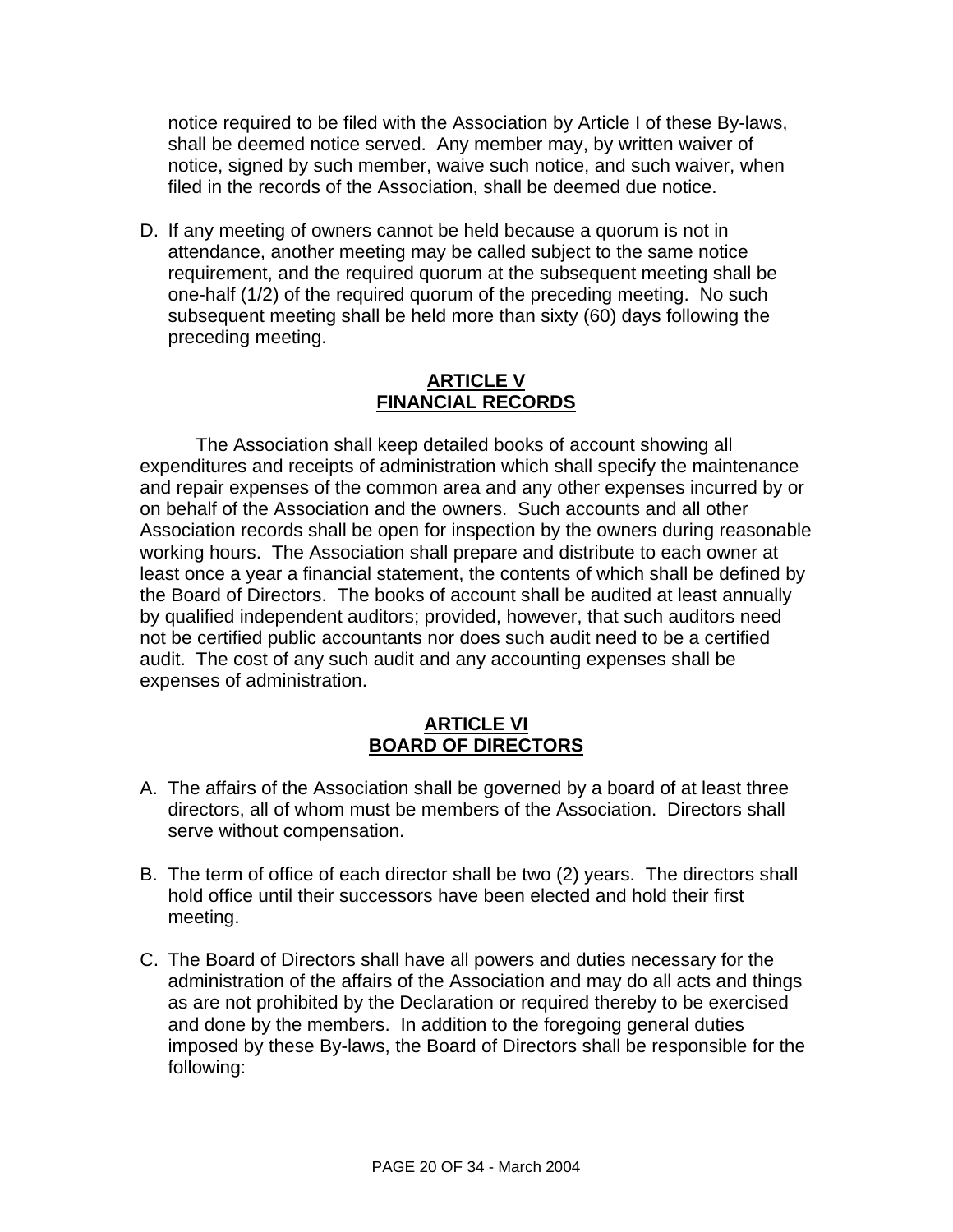- 1. Management and administration of the affairs of the Association and the maintenance, repair and replacement of improvements of the common areas including all sidewalks and retention ponds and basins within the property.
- 2. Levying and collection of assessments from the members of the Association.
- 3. Payment of all taxes or other charges which may be assessed against or levied upon the lands to which the Association has title in fee. The Association shall not be responsible for any tax with respect to any property in which it has merely an easement.
- 4. Securing public liability and property damage insurance in such amounts as it shall determine necessary.
- 5. Contract for and employ persons, firms, corporations, or other agents including a security guard service, as shall be necessary or appropriate to assist in the maintenance, protection and preservation of the real property of the Association and of its members. Also, to contract for such other services, including, but not limited to, utilities such as sewer, water, gas and electric, as may be appropriate for the convenience and general welfare of all members, and the expense of such services shall be expenses of administration.
- 6. Acquire, maintain and improve, and to buy, operate, manage, sell, convey, assign, mortgage or lease, any real or personal property (including any lot and easement, right-of-way and license) on behalf of the Association in furtherance of any of the purposes of the Association.
- 7. Borrow money and issue evidence of indebtedness in furtherance of any and all of the purposes of the business of the Association, and to secure the same by mortgage, pledge or other lien on property owned by the Association; provided, however, that any such action shall also be approved by affirmative vote of not less than three-quarters (3/4) of all owners of the Association.
- 8. Annually appoint an architectural Board of Review for the purposes specifically described in the Declaration.
- 9. Makes rules and regulations in accordance with Article VIIII of these By-Laws.
- 10. Establish such committee as it deems necessary, or desirable and to appoint persons thereto for the purpose of implementing the administration of the common area and to delegate to such committees any functions or responsibilities which are not by law or the Declaration required to be performed by the Board.
- 11. Enforce the provisions of the Declaration as the Board may determine.
- D. Property Management Agent: The Board of Directors may employ for the Association a professional management agent at compensation agreed to by the Board to perform such duties and services as the Board shall authorize, including, but not limited to, the duties listed in Section C of this Article. The Board may delegate to such management agent any other duties or powers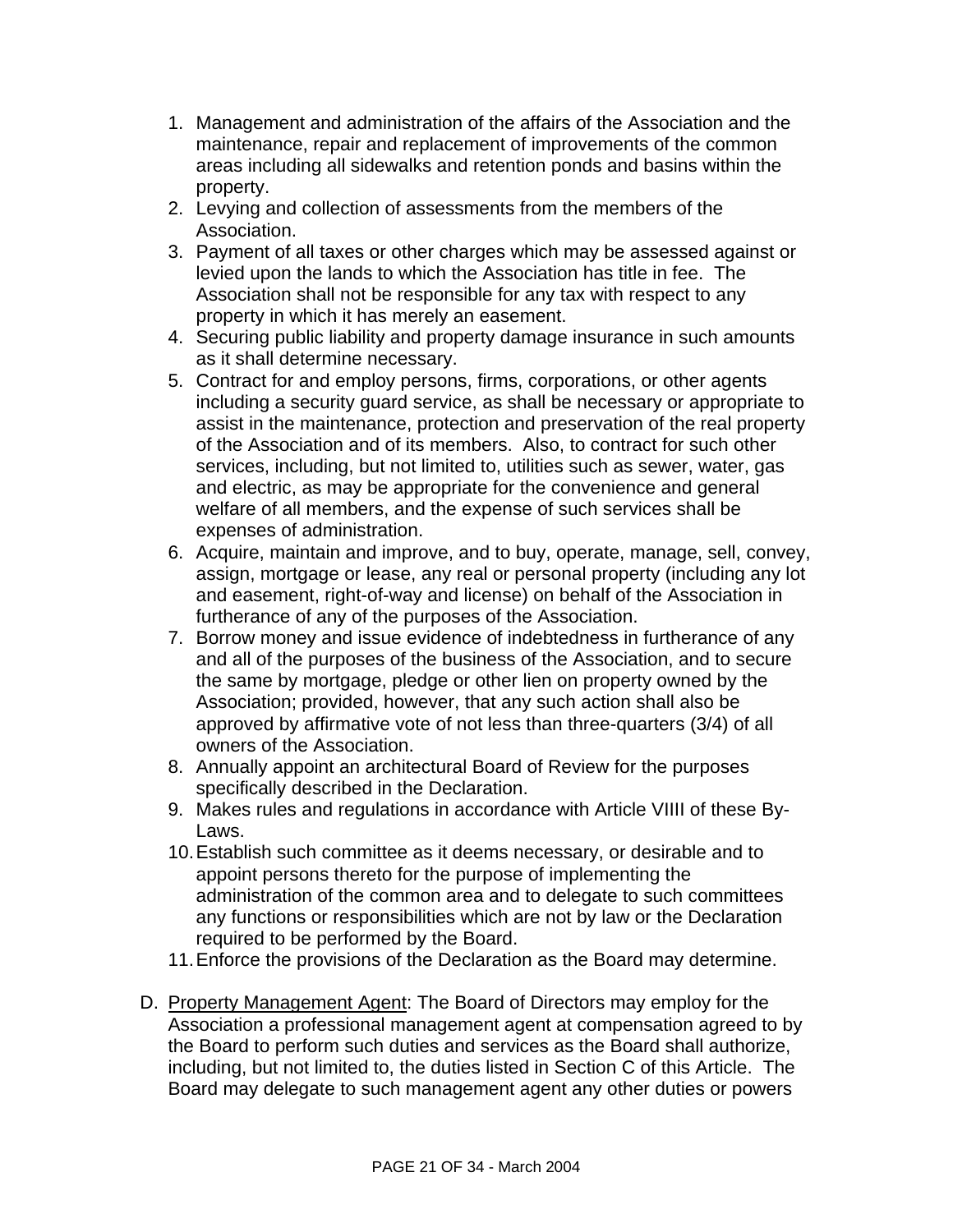which are not by law or by the Declaration required to be performed by or at the approval of the Board of Directors or the members of the Association. In no event shall the Board be authorized to enter into any contract with a professional management agent in which the maximum term is greater than three (3) years.

- E. Vacancies: Vacancies in the Board of Directors caused by any reason other than the removal of a Director by a vote of the members of the Association, shall be filled by vote of majority of the remaining directors. Each person so elected shall be a director until a successor is elected at the next annual meeting of the Association.
- F. Removal of Directors: At any regular or special meeting of the Association duly called, any one or more of the directors may be removed with or without cause by a majority of the owners and a successor may then and there be elected to fill the vacancy thus created. Any director whose removal has been proposed by the owners shall be given an opportunity to be heard at the meeting.
- G. The first meeting of a newly elected Board of Directors shall be held within ten (10) days of election at such place as shall be fixed by the directors at the meeting at which such directors were elected and no notice shall be necessary to the newly elected directors in order to legally constitute such meeting, providing a majority of the whole Board shall be present.
- H. Regular meetings of the Board of Directors may be held at such times and places as shall be determined from time to time by a majority of the directors; but at least two (2) such meetings shall be held during each fiscal year. Notice of regular meetings of the Board of Directors shall be given to each director, personally, by mail, telephone at least ten (10) days prior to the date named for such meeting.
- I. Special meetings of the Board of Directors may be called by the President on twenty four (24) hours notice to each director, given personally, by mail, telephone, which notice shall state the time, place and purpose of the meeting. Special meetings of the Board of Directors shall be called by the President or Secretary in like manner and on like notice on the written request of two directors.
- J. Before or at any meeting or at any meeting of the Board of Directors, any director may, in writing, waive notice of such meeting and such waiver shall be deemed equivalent to the giving of such notice. Attendance by a director at any meeting of the Board shall be deemed a waiver of notice by him of the time and place thereof.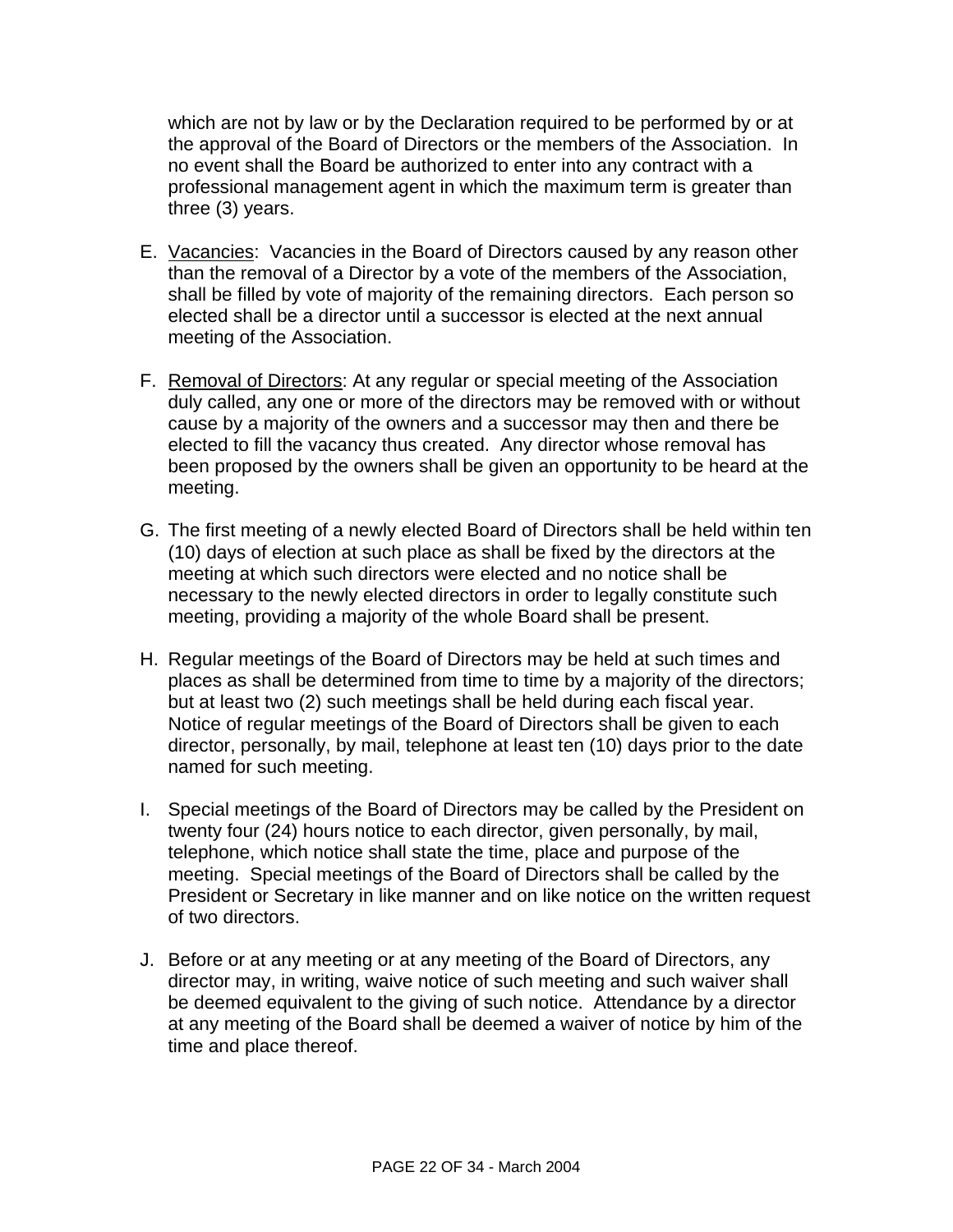- K. At all the meetings of the Board of Directors, a majority of the directors shall constitute a quorum for the transaction of business, and the acts of the majority of the directors present at a meeting at which a quorum is present shall be the acts of the Board of Directors. If, at any meeting of the Board of Directors, there be less than a quorum present, the majority of those present may adjourn the meeting from time to time. At any such adjourned meeting, any business which might have been transacted at the meeting as originally called may be transacted without further notice. The joinder of a director in the action of a meeting by signing and concurring in the minutes thereof, shall constitute the presence of such director for purposes of determining a quorum.
- L. The Board of Directors may require that all officers and/or employees of the Association handling or responsible for Association funds shall furnish adequate fidelity bonds. The premiums on such bonds shall be expenses of administration.

# **ARTICLE VII OFFICERS**

- A. The principal officers of the Association shall be a president, who shall be a member of the Board of Directors, a Vice President, Secretary and a Treasurer. The directors may appoint an assistant treasurer and an assistant secretary, and such other officers as in their judgment may be necessary. Any two officers except that of president and vice president may be held by one person.
- B. The officers of the Association shall be elected annually by the Board of Directors at the organizational meeting of each new board and shall hold office at the pleasure of the Board.
- C. Upon affirmative vote of a majority of the members of the Board of Directors, any officer may be removed either with or without cause, and his/her successor elected at any regular meeting of the Board of Directors or at any special meeting of the Board called for such purpose.
- D. The president shall be the chief executive officer of the Association. The President shall preside at all meetings of the Association and of the Board of Directors and shall have all of the general powers and duties which are usually vested in the office of the president of an association, including, but not limited to, the power to appoint committees from among the members of the Association from time to time as he/she may in his his/her direction deem appropriate to assist in the conduct of the affairs of the Association.
- E. The Vice President shall take the place of the President and perform his/her duties whenever the President shall be absent or unable to act. If neither the President nor the Vice President is able to act, the Board of Directors shall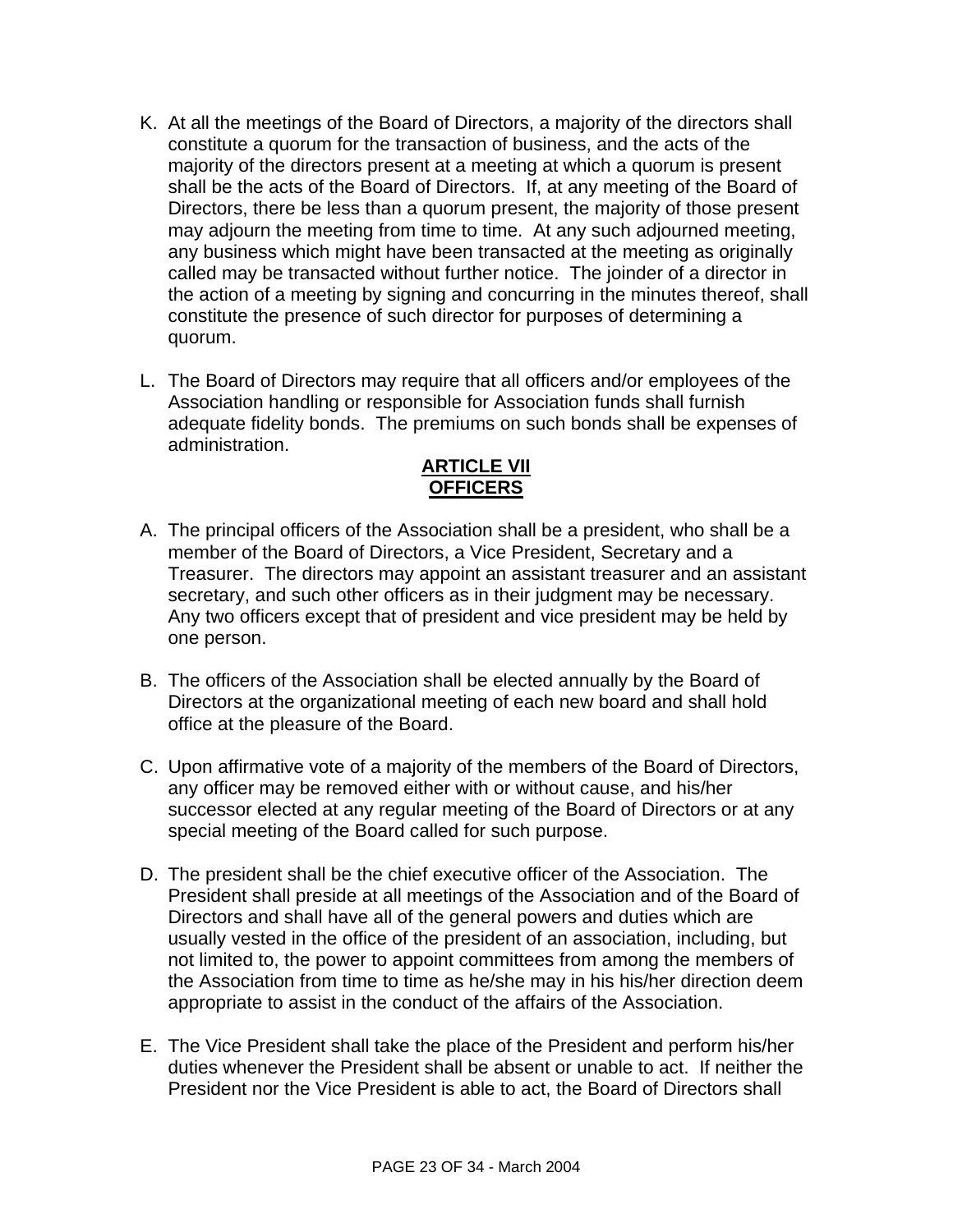appoint some other member of the Board to so do on an interim basis. The Vice President shall also perform such other duties as shall from time to time be imposed upon him/her by the Board of Directors.

- F. The Secretary shall keep the minutes of all meetings of the Board of Directors and the minutes of all meetings of the members of the Association; he/she shall have charge of the corporate seal and of such books and papers as the Board of Directors may direct, and he/she shall, in general perform all duties incident to the office of the Secretary.
- G. The Treasurer shall have responsibility for the Association funds and securities and shall be responsible for keeping full and accurate accounts for all receipts and disbursements in books belonging to the Association. He/she shall be responsible for the deposit of all monies and other valuable effects in the name and to the credit of the Association and in such depositories as may, from time to time, be designated by the Board of Directors.
- H. The officers shall have such other duties, powers and responsibilities as shall, from time to time, be authorized by the Board of Directors.

# **ARTICLE VIII REGULATIONS**

Reasonable regulations consistent with the Declaration and these By-Laws, concerning the use of the common areas, may be made and amended from time to time by any Board of Directors of the Association. Copies of all such regulations and amendments thereto shall be furnished to all owners and shall become effective thirty (30) days after mailing or delivery thereof to the designated voting representative of each owner. Any such regulation or amendment may be revoked at any time by the affirmative vote of more than seventy-five (75%) percent of all owners.

### **ARTICLE IX ASSESSMENTS**

Assessments shall be according to the Declaration of Covenants, Conditions and Restrictions for Warner Creek Properties.

# **ARTICLE X NOTICES**

Any notices required to be sent to any owner under the provisions of these By-Laws shall be deemed to have been properly sent when mailed, postage prepaid, to the last known address of the person who appears as the owner or representative of the owner on the records of the Association at the time of such mailing.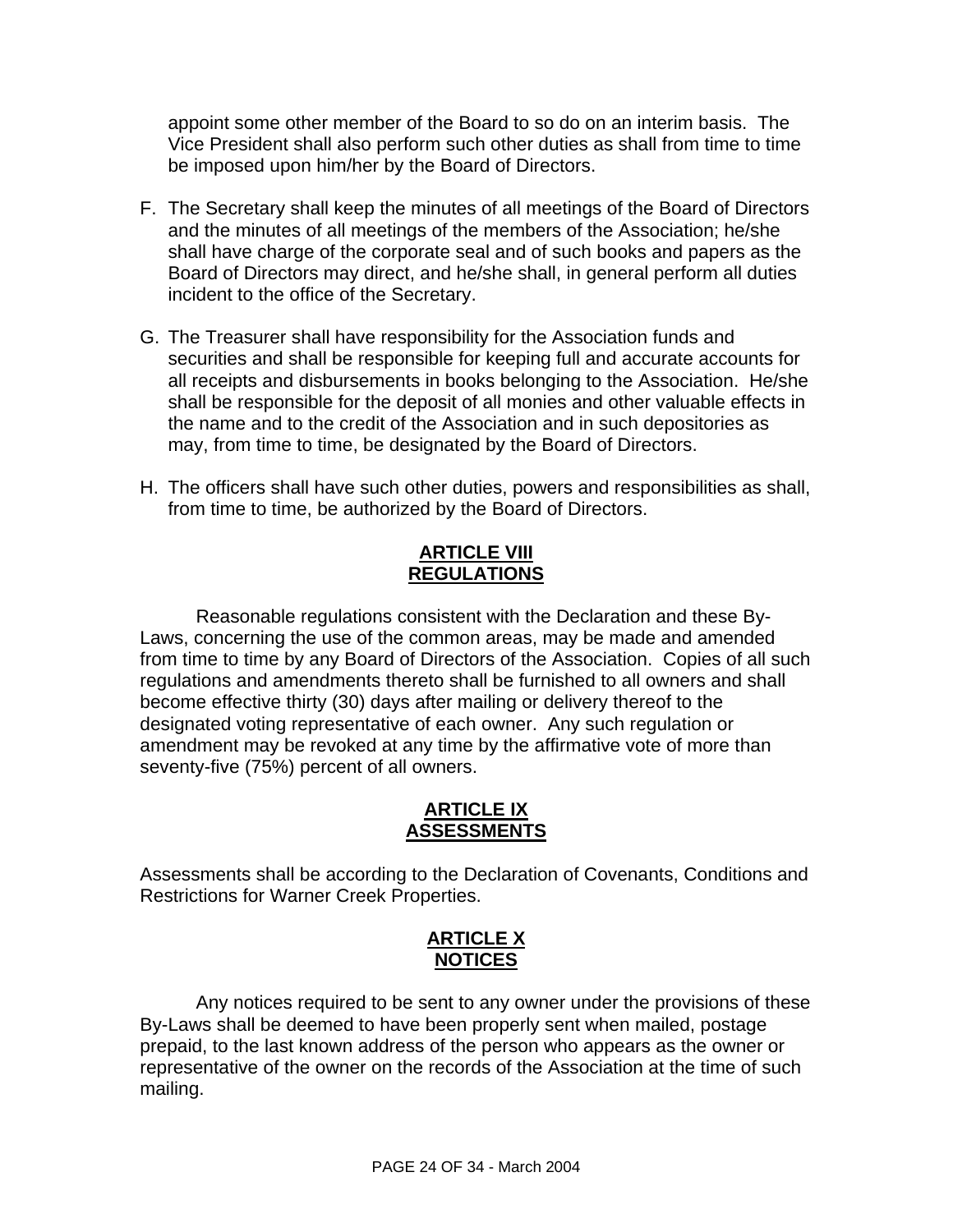# **ARTICLE XI AMENDMENTS**

- (a) Amendments to these By-Laws may be proposed by the Board of Directors of the Association acting upon the vote of the majority of the directors or by onethird (1/3) or more in number of the Association members or by instrument in writing signed by them.
- (b) Upon any such amendment being proposed, a meeting for consideration of the same shall be duly called in accordance with the provisions of these By-Laws.
- (c) These By-Laws may be amended by the Association at any regular annual meeting or special meeting called for such purpose, by an affirmative vote or not less than **Fifty (50%)** percent of all of the members.
- (d) A copy of each amendment to the By-Laws shall be furnished to every member of the Association after adoption; provided, however, that any amendment to these By-Laws that is adopted in accordance with this Article, shall be binding upon all persons who have an interest in the common area irrespective of whether such persons actually receive a copy of the amendment.

# **ARTICLE XII COMPLIANCE**

These By-Laws are set forth to comply with the requirements of Act Number 327 of the Public Acts of Michigan of 1931, as amended, and Act Number 284 of the Public Acts of Michigan of 1972 and with the Declaration. In case any of these By-Laws conflict with the provisions of said statute, or with the provisions of said Declaration, the provisions of the statute and said Declaration shall be controlling.

# **ARTICLE XIII FINANCES**

- (a) The fiscal year of the Association shall be an annual period commencing on such date as may be initially determined by the Directors. The commencement date of the fiscal year shall be subject to change by the Directors for accounting reasons or other good cause.
- (b) The funds of the Association shall be deposited in such bank as may be designated by the Directors, and shall be withdrawn only upon the check or order of such officers, employees or agents, as are designated by the resolution of the Board of Directors from time to time.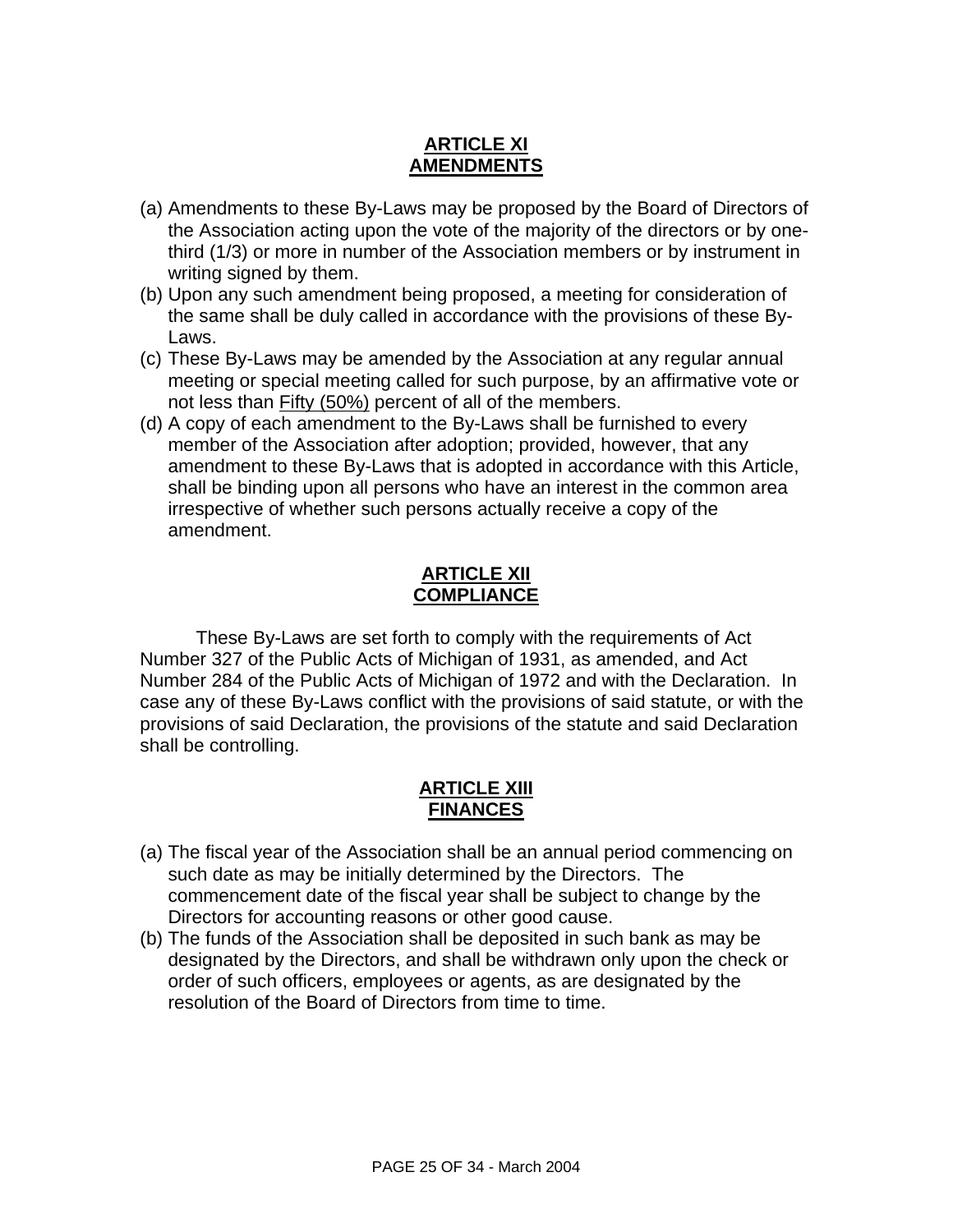### **ARTICLE XIV DEFINITIONS**

All terms used herein shall have the same meaning as set forth in the Declaration of Covenants, Conditions and Restrictions for Warner Creek Properties as recorded in Liber 1727, Page 391, Washtenaw County Records.

### **ARTICLE XV INDEMNIFICATION OF DIRECTORS, OFFICERS, COMMITTEE MEMBERS, EMPLOYEES AND AGENTS**

Every director, officer, committee member, employee and agent of the Association shall be indemnified by the Association against all expenses and liabilities, including counsel fees, reasonably incurred by or imposed upon him/her in connection with any proceeding to which he/she may be a party, or in which he/she may become involved, by reason of his/her being or having been a director, officer, committee member, employee, or agent of the Association, whether or not he/she is a director, officer, committee member, employee, or agent at the time such expenses are incurred, except in such cases wherein the director, officer, committee member, employee, or agent is adjudged guilty of willful misfeasance or malfeasance, willful and wanton misconduct or gross negligence in the performance of his/her duties; provided, that, in the event of any claim for reimbursement or indemnification hereunder based upon a settlement by the director, officer, committee member, employee, or agent seeking such reimbursement or indemnification, the indemnification herein shall only apply if the Board of Directors (with the director seeking reimbursement abstaining) approves such settlement and reimbursement as being in the best interests of the Association. The foregoing right of indemnification shall be in addition to and not exclusive of all other rights to which such director, officer, committee member, employee, or agent may be entitled. Further, the Board of Directors is authorized to carry directors' and officers' liability insurance covering acts of the directors, officers, committee members, employees, and agents of the Association in such amounts as it shall deem appropriate.

This is to certify that the above Article XV was duly adopted as an amendment to the By-Laws of Warner Creek Home Owners' Association by an affirmative vote of not less than 50% of all of the members on the  $30<sup>th</sup>$  day of January, 1993.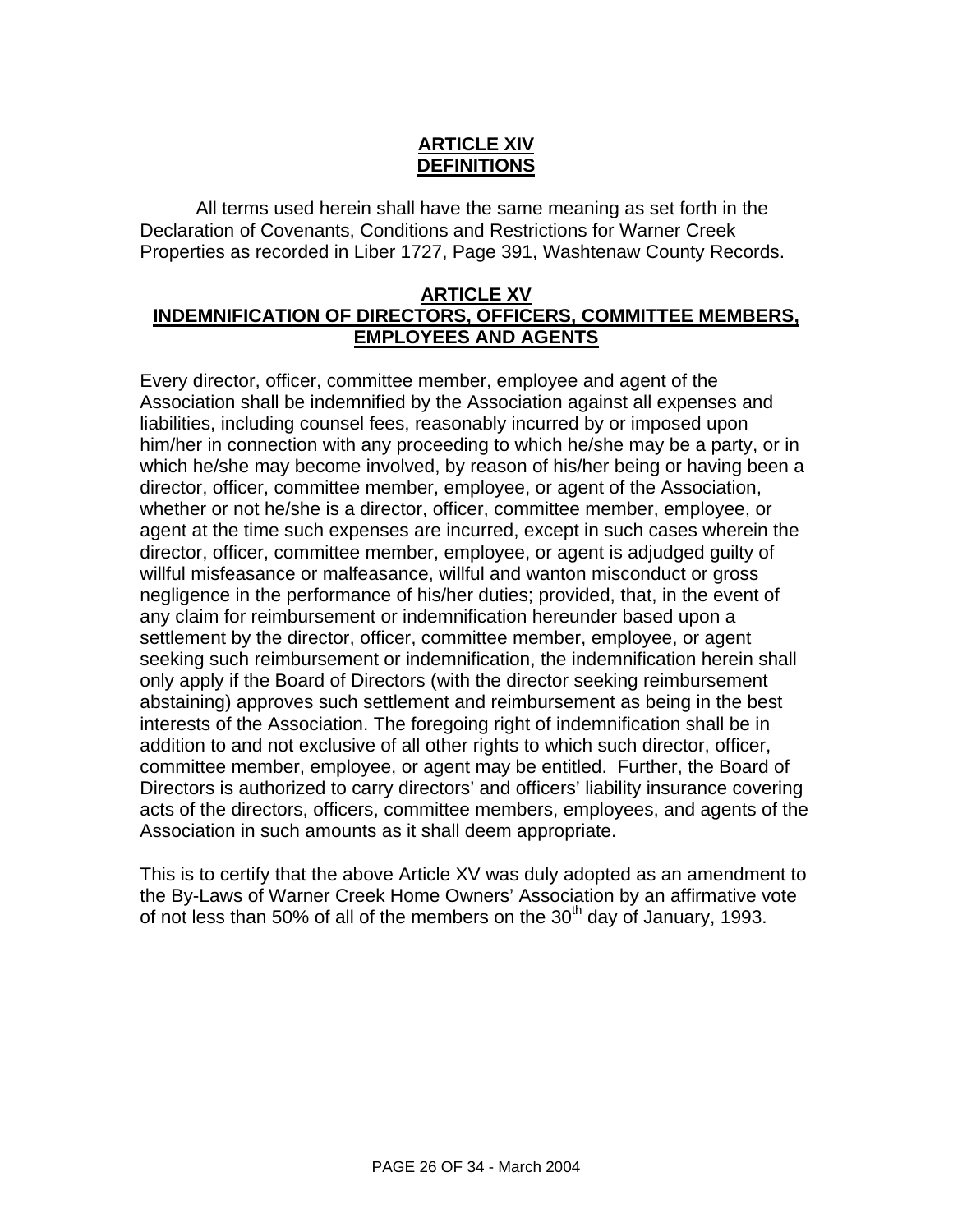### **NON-PROFIT ARTICLES OF INCORPORATION**

These Articles of Incorporation are signed and acknowledged by the incorporators for the purpose of forming a non-profit corporation under the provisions of Act No. 327 of the Public Acts of 1931, as amended, and Act. No 284 of the Public Acts of 1972, as follows:

# **ARTICLE I**

The name of the corporation is Warner Creek Home Owners' Association.

# **ARTICLE II**

The purpose or purposes for which the corporation is formed are as follows:

- (a) To manage and administer the affairs of, and to maintain repair and replace improvements of, the common areas of the Warner Creek Properties (hereinafter called "Properties");
- (b) To levy and collect assessments against and from the members of the corporation and to use the proceeds thereof for the purposes of the corporation;
- (c) To pay all real estate taxes or other charges which may be assessed against or levied upon the lands to which the Association has title in fee;
- (d) To carry insurance and to collect and allocate the proceeds thereof;
- (e) To rebuild improvements after casualty;
- (f) To contract for and employ persons, firms, or corporations to assist in management, operation, maintenance and administration of the common areas of the Properties;
- (g) To make and enforce reasonable regulations concerning the use and enjoyment of said common areas of the Properties;
- (h) To own, maintain and improve, and to buy, sell, convey, assign, mortgage, or lease (as landlord or tenant) any real and personal property, including, but not limited to, any lot in the Properties or any other real property, whether or not contiguous to the Properties, for the purpose of providing benefits to the members of the corporation and in furtherance of any of the purposes of the corporation;
- (i) To borrow money and issue evidences of indebtedness in furtherance of any or all of the objects of its business; to secure the same by mortgage, pledge or other lien;
- (j) To enforce the provisions of the Declaration of Covenants, Conditions and Restrictions for Warner Creek Properties may be determined by the Board of Directors to be in the best interest of the Association, and these Articles of Incorporation and such by-laws and rules and regulations of this corporation as may hereafter be adopted;
- (k) To do anything required of or permitted to it as administrator of said common areas of the Properties by the Declaration or by-laws or laws of the State of Michigan.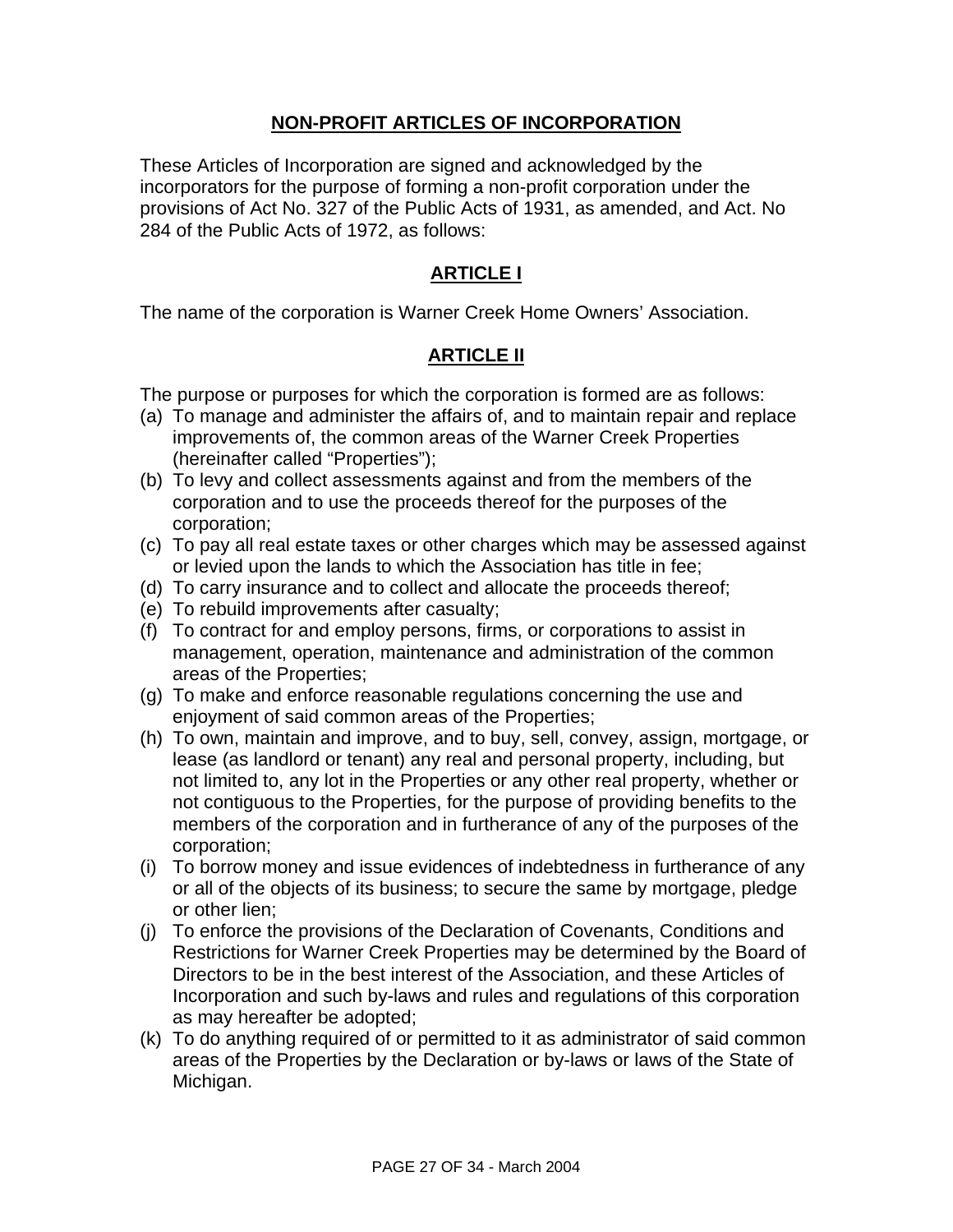(l) In general, to enter into any kind of activities; to make and perform any contract and to exercise all powers necessary, incidental or convenient to the administration, management, maintenance, repair, replacement and operation of said common areas of the Properties and to the accomplishment of any of the purposes thereof.

# **ARTICLE III**

Location of the first registered office is 401 E. Liberty Street, Ann Arbor, Washtenaw County, Michigan. Post Office address of first registered office is 401 E. Liberty Street, Ann Arbor, Michigan 48104.

### **ARTICLE IV**

The name of the first resident agent is: Robert A. Reiff

#### **ARTICLE V**

Said corporation is organized upon a non-stock basis; The amount of assets which said corporation possesses is:

Real property: None

Personal property: \$100.00

Said corporation is to be financed under the following general plan:

Assessment of members.

#### **ARTICLE VI**

The names and places of business of each of the incorporators are as follows: Robert A. Reiff 401 Service Corporation 401 E. Liberty Street Ann Arbor, Michigan 48104

John W. Corey 401 Service Corporation 401 E. Liberty Street Ann Arbor, Michigan 48104

John R. Dale 401 Service Corporation 401 E. Liberty Street Ann Arbor, Michigan 48104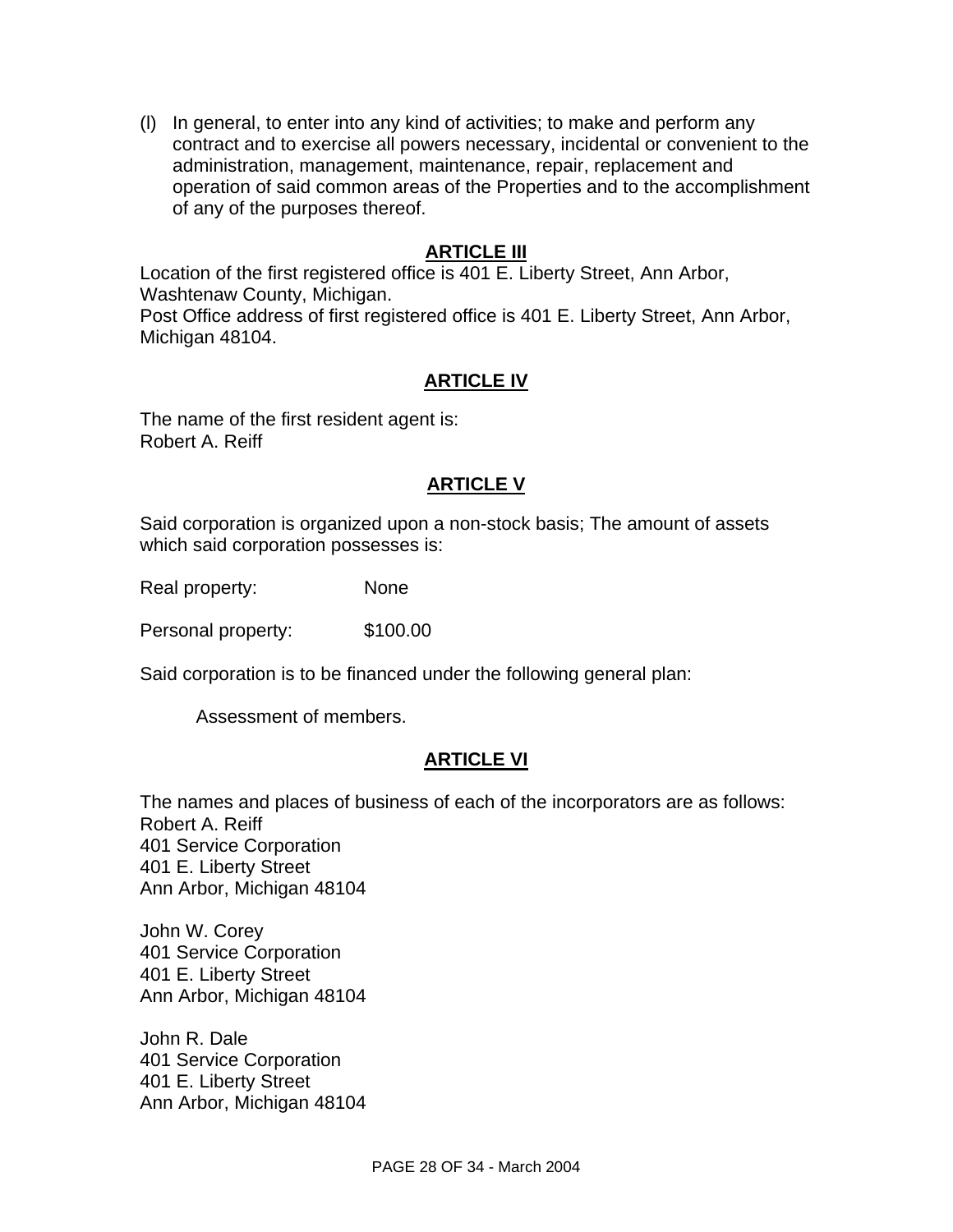# **ARTICLE VII**

The names and addresses of the first Board of Directors are as follows: Robert A. Reiff 401 Service Corporation 401 E. Liberty Street Ann Arbor, Michigan 48104

John W. Corey 401 Service Corporation 401 E. Liberty Street Ann Arbor, Michigan 48104

John R. Dale 401 Service Corporation 401 E. Liberty Street Ann Arbor, Michigan 48104

# **ARTICLE VIII**

The term of corporate existence is perpetual.

## **ARTICLE IX**

The qualifications of members, the manner of their admission to the corporation, the termination of membership, and voting by such members shall be as follows: pursuant to the Declaration of Covenants, Conditions and Restrictions for Warner Creek Properties as recorded in Liber 1727, Page 391, Washtenaw County Records.

We, the incorporators, sign our names this  $18<sup>th</sup>$  day of January, 1980.

 Robert A Reiff John W. Corey John R. Dale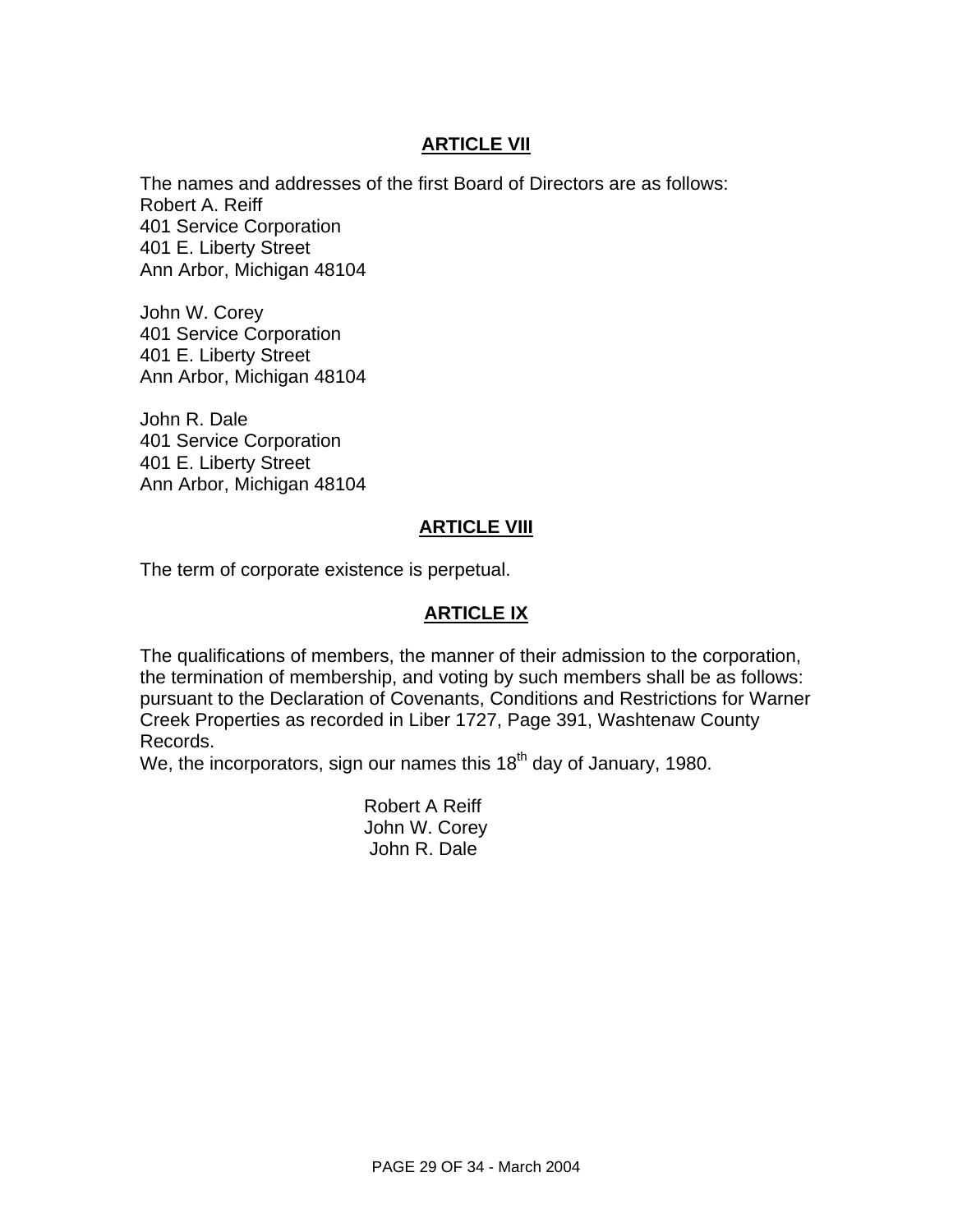# **ARTICLE X**

A volunteer director shall not hereafter be personally liable to the Association or its members for monetary damages for breach of the director's fiduciary duty, except where there is:

- (a) A breach of the director's duty of loyalty to the Association or its members;
- (b) Acts or omissions not in good faith or that involve intentional misconduct or a knowing violation of law;
- (c) A violation of Michigan Statutes Annotated Section 21.200(551);
- (d) A transaction from which the director derived an improper personal benefit; or
- (e) An act or omission that is grossly negligent.

If the Michigan Nonprofit Corporation Act is subsequently amended to authorize corporate action further eliminating or limiting the personal liability of directors, then the liability of a director of the Association shall be eliminated or limited to the fullest extent permitted by the Michigan Nonprofit Corporation Act, as so amended.

Any repeal or modification of the foregoing provisions of this Article by the members of the Association shall not adversely affect any right or protection of a director of the Association existing at the time of such repeal or modification.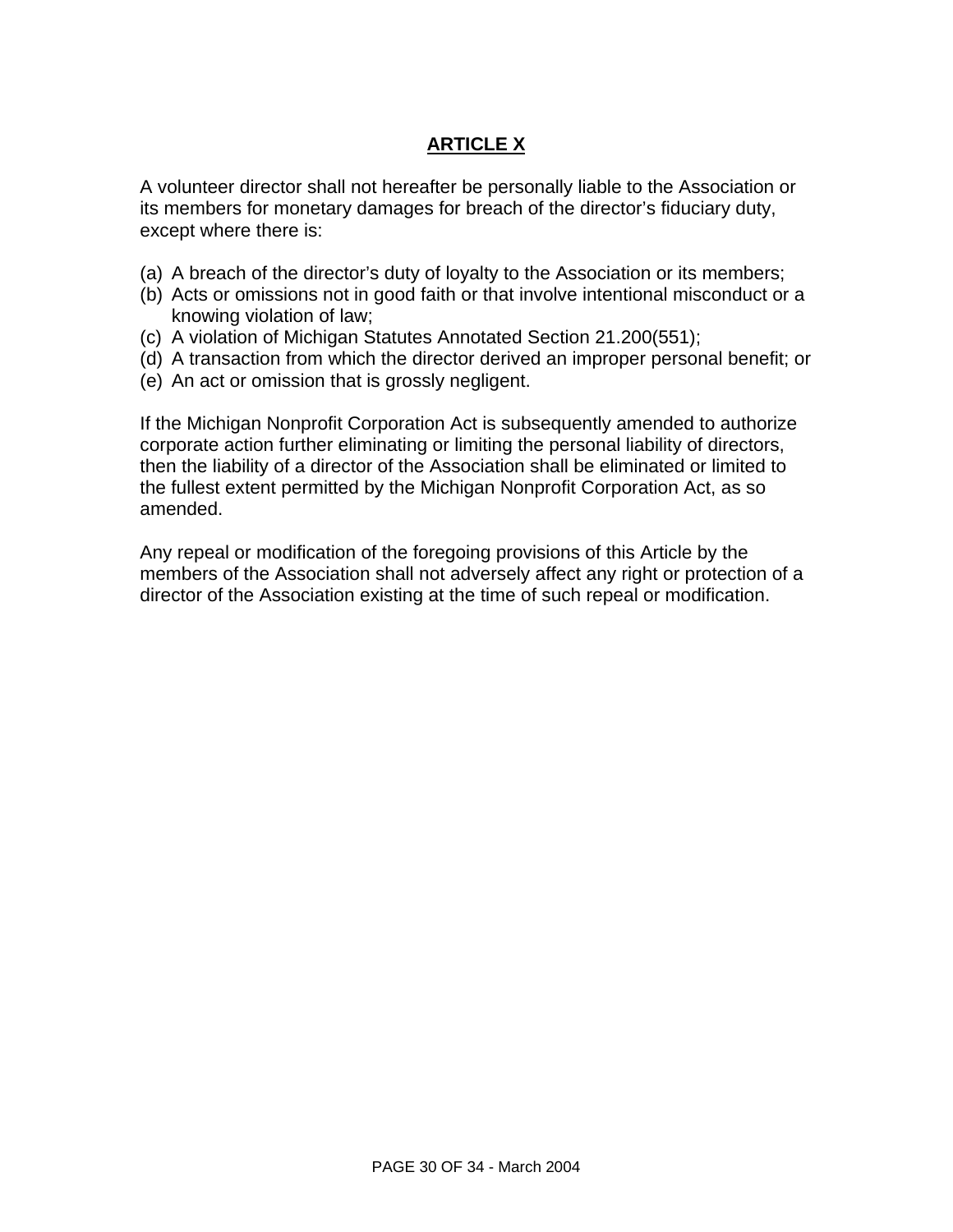## **Warner Creek Subdivision Architectural Board of Review**

## **POLICIES, PROCEDURES, AND GUIDELINES Written by Review Board and approved by Board of Directors December 3, 1987**

#### INTRODUCTION

The Warner Creek Subdivision Architectural Board of Review is appointed annually by the Board of Directors of the Homeowners Association for the purpose of reviewing plans, specifications, designs and plot plans for all lot development including the proposed placement of all structures and exterior alterations and additions.

The Declaration of Covenants, Conditions and Restrictions for Warner Creek Properties, Article VII, requires that: "In order to insure the development of the property subject to these conditions into a desirable residential community and to control the landscaping, improvements and structures therein, no building, fence or other structure shall be erected, placed or altered on any lot until the building plans, specifications, designs, and plot plans showing the location and placement of such building, fence or structure upon the lot have been approved in writing by the Architectural Board of Review."

To assist property owners in appropriately responding to this requirement, and to provide consistency in the procedures and decisions effected by the Board, the following guidelines, policies and procedures will be applied to the review process.

### POLICIES AND PROCEDURES

Certain procedural and policy requirements are specified in the Declaration and have been noted by quotation in the following discussion. Other procedures and policies have been adopted by the Board to facilitate and provide for consistency in the review process.

1. "All plans, specifications, designs, and locations of structures to be erected shall conform to and be in harmony of the existing structures in the subdivision and shall in all respects conform to the restrictions herein set forth (in the Declaration), and, further, shall blend aesthetically with the adjoining structures, in which regard the judgment of the Board of Review shall be conclusive."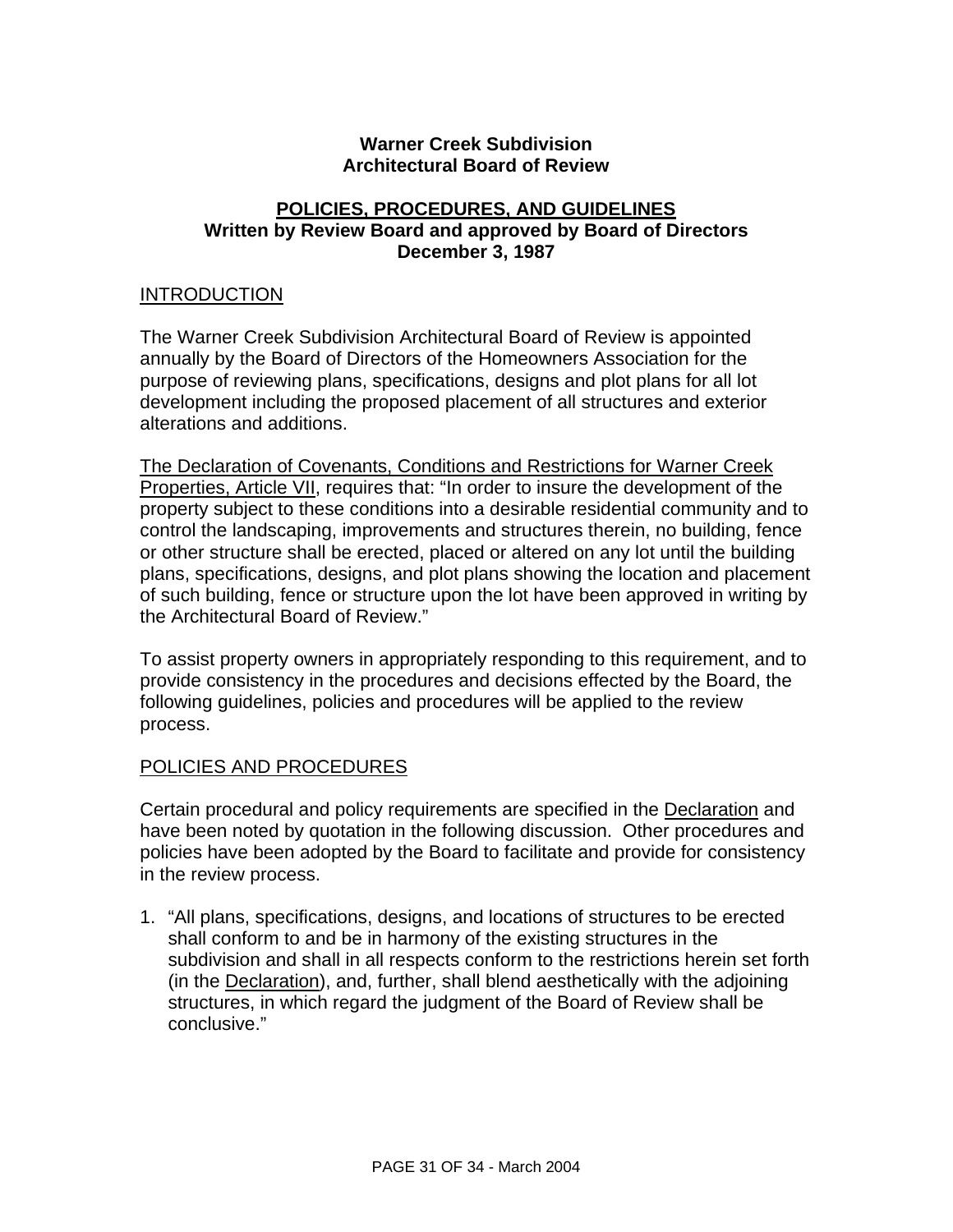- 2. The Board will apply in its review all restrictions, easements and reservations prescribed in the Declaration, Article VI, Building and Use Restrictions, with particular emphasis by the Board on restrictions related to:
	- Size and Height
	- Type of Construction
	- Garages, Carports, Breezeways
	- Temporary Buildings
	- Line Fences
	- Intersection Sight Clearance
	- Easements
- 3. Specific guidelines will be developed by the Board as necessary to interpret the building and use restrictions and to facilitate the aesthetic development of the neighborhood. These guidelines are to be included in this document.
- 4. Property owners will submit, in writing, to a member of the ARB or by mail to WCHA, P O Box 512, Saline, MI 48176, the appropriate plans and specifications, including plot plans, design plans and material specifications, for any lot development or exterior alterations. All submitted material, to be accepted as complete by the Board, must address all relevant guidelines.
- 5. "All such plans, specifications, designs and proposed locations shall be deemed to be approved as submitted unless rejected or disapproved by said Board of Review within thirty days after the same are submitted to any member of said Board of Review." The Board will approve in writing all approved plans.
- 6. "If any plans, specifications, designs, or site plans are disapproved, said disapproval shall be in writing signed by a majority of the members of the Board of Review, which shall be sent to the applicant and which shall specify the reason(s) for disapproval."
- 7. "Fees for additional reviews beyond the original site plan and house plan may be charged." Fees will be charged to cover any direct expenses incurred by the Board or its individual members. In some cases, review by a professional consultant may be required. The applicant will be notified first to allow for withdrawal of their request.
- 8. A copy of these Policies, Procedures and Guidelines will be provided by the Board of Directors to each new property owner and to all current and potential builders/contractors.
- 9. "No building or other improvement shall be commenced until approval of said Board of Review thereof is obtained." In the case of failure to submit for review or to obtain approval of the Board prior to beginning development or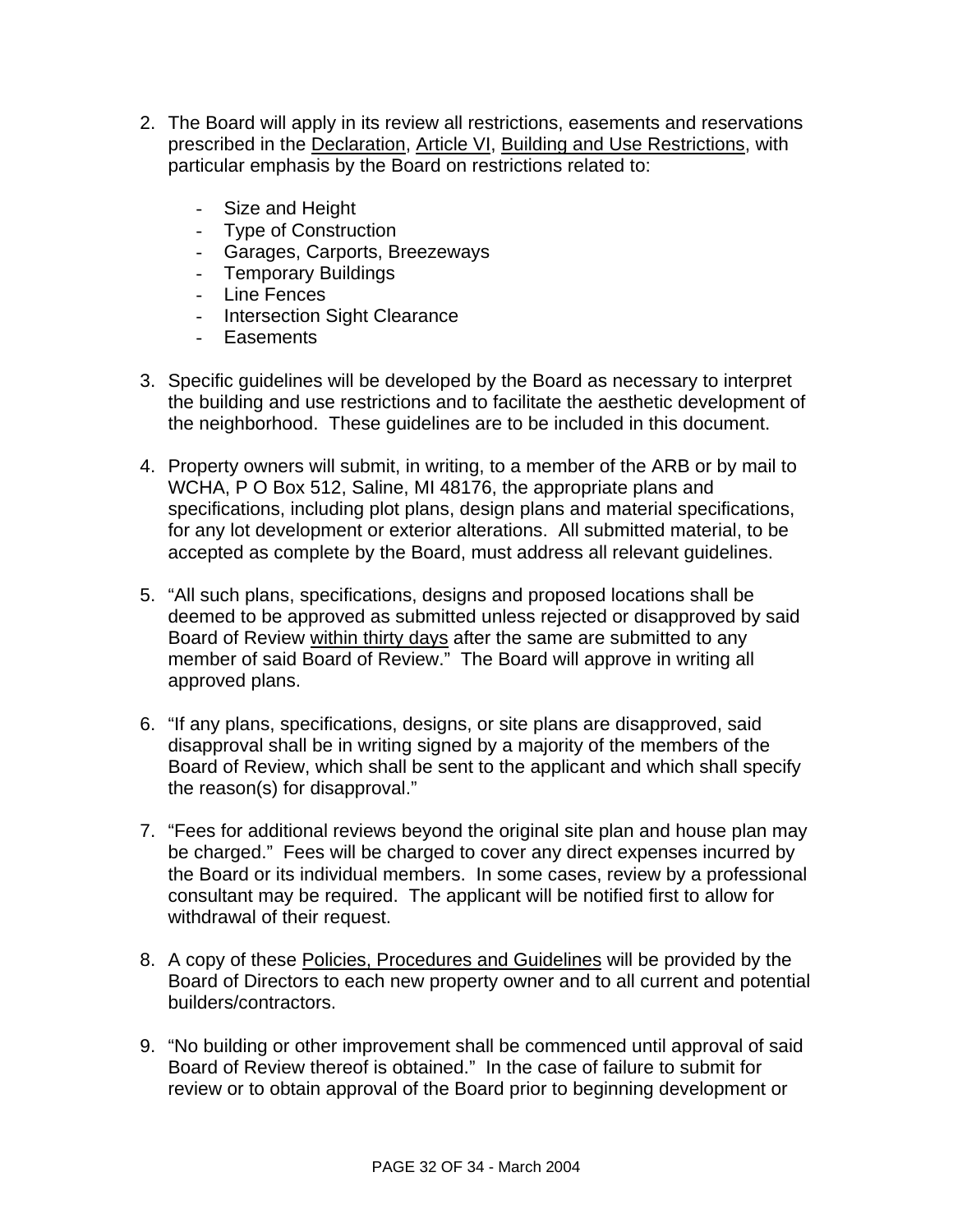construction, the Board may recommend to the Board of Directors that appropriate action be initiated as specified in Article VIII, Section I of the Declaration, to enjoin the owner from continued activity.

### **GUIDELINES**

 It is the policy of the Board that specific guidelines be developed and adopted as necessary to provide clarification, interpretation, or specific criteria to facilitate the review process. As new guidelines are developed or existing guidelines modified, this document will be amended by a majority of the current Board and approved by a majority of the Board of Directors.

# 1. Exterior Construction and Materials

It is the Board's intent that all exterior construction and materials be of a quality equivalent to that of the existing homes in the neighborhood, and that the building be of overall sound structure, with materials of lasting appearance and function.

### 2. Lawns and Landscaping

No vegetation will be allowed which is not consistent with the requirements for intersection sight clearance, as specified in the Declaration.

Screen vegetation is permitted, but uninterrupted vegetation which can be interpreted as a "wall," i.e. hedge, must conform to guidelines established for fences.

# 3. Fences

No fence will be allowed that will restrict the view of neighboring lots. Only fences of visually porous decorative nature, not exceeding four (4) feet in height may be placed on a lot, including lot lines. Fences of a visually non-porous nature may be placed around swimming pools in accordance with Township requirements or may be placed within the boundary of the extension of the house lines. Visually non-porous fences shall not exceed six (6) feet in height. Chain-link fences shall in all events be prohibited for any purpose.

### 4. Detached Structures

No detached enclosed structures, i.e., storage sheds, animal enclosures, will be permitted.

Dog runs must conform to guidelines for fences and be approved by the Board.

Permanently constructed play structures must conform to this guideline and the appropriate sections of the guideline for deck construction. These play structures